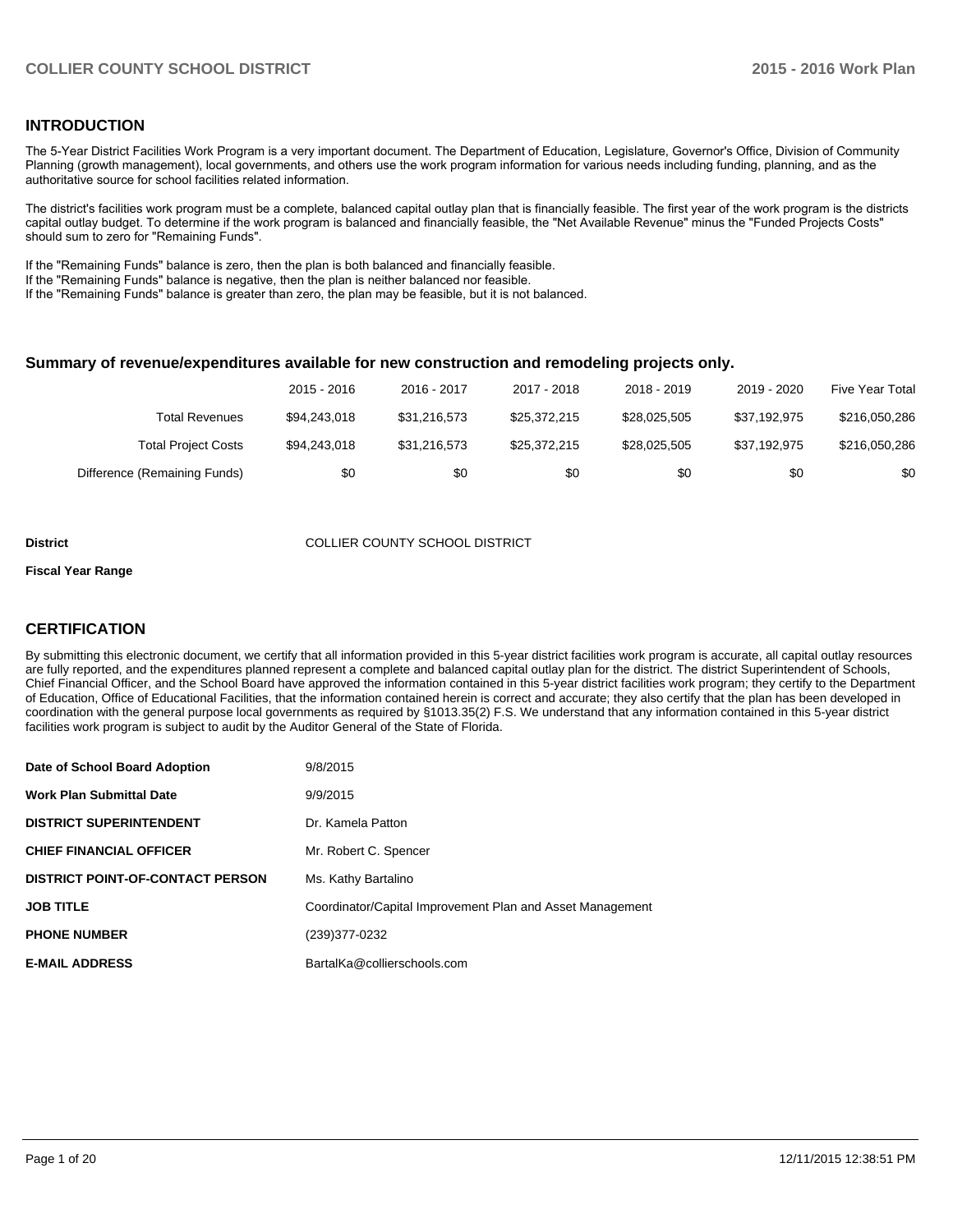# **Expenditures**

#### **Expenditure for Maintenance, Repair and Renovation from 1.50-Mills and PECO**

Annually, prior to the adoption of the district school budget, each school board must prepare a tentative district facilities work program that includes a schedule of major repair and renovation projects necessary to maintain the educational and ancillary facilities of the district.

|                                                                                                                                                                                                                                                                                                                                                                                                                                                                                                                                                                                                                                                                                                                                                                                                                                                                                                                                                                                                                                                                                                                                                                                                                                                                                                                                                                                                                                                                                                                                                                          | Item                                          | 2015 - 2016<br><b>Actual Budget</b> | 2016 - 2017<br>Projected | 2017 - 2018<br>Projected | 2018 - 2019<br>Projected | 2019 - 2020<br>Projected | Total        |  |  |  |  |
|--------------------------------------------------------------------------------------------------------------------------------------------------------------------------------------------------------------------------------------------------------------------------------------------------------------------------------------------------------------------------------------------------------------------------------------------------------------------------------------------------------------------------------------------------------------------------------------------------------------------------------------------------------------------------------------------------------------------------------------------------------------------------------------------------------------------------------------------------------------------------------------------------------------------------------------------------------------------------------------------------------------------------------------------------------------------------------------------------------------------------------------------------------------------------------------------------------------------------------------------------------------------------------------------------------------------------------------------------------------------------------------------------------------------------------------------------------------------------------------------------------------------------------------------------------------------------|-----------------------------------------------|-------------------------------------|--------------------------|--------------------------|--------------------------|--------------------------|--------------|--|--|--|--|
| <b>HVAC</b>                                                                                                                                                                                                                                                                                                                                                                                                                                                                                                                                                                                                                                                                                                                                                                                                                                                                                                                                                                                                                                                                                                                                                                                                                                                                                                                                                                                                                                                                                                                                                              |                                               | \$19,021,820                        | \$20,001,000             | \$10.933.000             | \$10.422.000             | \$7,785,000              | \$68,162,820 |  |  |  |  |
| ALTERNATIVE SCHOOL, AVALON ELEMENTARY, BARRON COLLIER HIGH SCHOOL, BETHUNE EDUCATION CENTER, BIG CYPRESS<br>Locations:<br>ELEMENTARY, CALUSA PARK ELEMENTARY, CORKSCREW ELEMENTARY, CORKSCREW MIDDLE, CYPRESS PALM MIDDLE, DR.<br>MARTIN LUTHER KING, JR. ADMINISTRATIVE CENTER, EAST NAPLES MIDDLE, EDEN PARK ELEMENTARY, ESTATES ELEMENTARY,<br>EVERGLADES CITY SCHOOL, GOLDEN GATE ELEMENTARY NORTH, GOLDEN GATE ELEMENTARY SOUTH, GOLDEN GATE HIGH<br>SCHOOL, GOLDEN GATE MIDDLE, GOLDEN TERRACE ELEMENTARY NORTH, GOLDEN TERRACE ELEMENTARY SOUTH, GULF<br>COAST HIGH SCHOOL, GULFVIEW MIDDLE, HIGHLANDS ELEMENTARY, IMMOKALEE HIGH SCHOOL, IMMOKALEE MIDDLE,<br>IMMOKALEE TECHNICAL CENTER, JAMES L WALKER VOCATIONAL-TECHNICAL CENTER, LAKE PARK ELEMENTARY, LAKE<br>TRAFFORD ELEMENTARY, LAUREL OAK ELEMENTARY, LEILA B. CANANT PROFESSIONAL DEVELOPMENT CENTER, LELY<br>ELEMENTARY, LELY HIGH SCHOOL, MAINTENANCE & TRANSPORTATION DEPARTMENT, MANATEE ELEMENTARY, MANATEE<br>MIDDLE. MARCO ISLAND CHARTER MIDDLE SCHOOL. MIKE DAVIS ELEMENTARY. NAPLES HIGH SCHOOL. NAPLES PARK<br>ELEMENTARY, NORTH NAPLES MIDDLE, OAKRIDGE MIDDLE, OSCEOLA ELEMENTARY, PALMETTO ELEMENTARY, PALMETTO<br>RIDGE HIGH SCHOOL, PARKSIDE ELEMENTARY, PELICAN MARSH ELEMENTARY, PINE RIDGE MIDDLE, PINECREST ELEMENTARY,<br>POINCIANA ELEMENTARY, PRODUCTION/WAREHOUSE, SABAL PALM ELEMENTARY, SEA GATE ELEMENTARY, SHADOWLAWN<br>ELEMENTARY, TOMMIE BARFIELD ELEMENTARY, VETERANS MEMORIAL ELEMENTARY, VILLAGE OAKS ELEMENTARY, VINEYARDS<br><b>ELEMENTARY</b>                    |                                               |                                     |                          |                          |                          |                          |              |  |  |  |  |
| Flooring                                                                                                                                                                                                                                                                                                                                                                                                                                                                                                                                                                                                                                                                                                                                                                                                                                                                                                                                                                                                                                                                                                                                                                                                                                                                                                                                                                                                                                                                                                                                                                 |                                               | \$0                                 | \$0                      | \$0                      | \$0                      | \$0                      | \$0          |  |  |  |  |
| Locations:<br>Roofing                                                                                                                                                                                                                                                                                                                                                                                                                                                                                                                                                                                                                                                                                                                                                                                                                                                                                                                                                                                                                                                                                                                                                                                                                                                                                                                                                                                                                                                                                                                                                    | No Locations for this expenditure.            | \$3,575,897                         | \$2,540,000              | \$3,015,000              | \$950,000                | \$2,960,000              | \$13,040,897 |  |  |  |  |
| AVALON ELEMENTARY, DR. MARTIN LUTHER KING, JR. ADMINISTRATIVE CENTER, GOLDEN GATE ELEMENTARY NORTH, GULF<br>Locations:<br>COAST HIGH SCHOOL, MAINTENANCE & TRANSPORTATION DEPARTMENT, NAPLES HIGH SCHOOL, PINE RIDGE MIDDLE, SEA<br>GATE ELEMENTARY, TOMMIE BARFIELD ELEMENTARY                                                                                                                                                                                                                                                                                                                                                                                                                                                                                                                                                                                                                                                                                                                                                                                                                                                                                                                                                                                                                                                                                                                                                                                                                                                                                          |                                               |                                     |                          |                          |                          |                          |              |  |  |  |  |
| Safety to Life                                                                                                                                                                                                                                                                                                                                                                                                                                                                                                                                                                                                                                                                                                                                                                                                                                                                                                                                                                                                                                                                                                                                                                                                                                                                                                                                                                                                                                                                                                                                                           |                                               | \$1,610,756                         | \$1.454.850              | \$1.472.147              | \$1.489.787              | \$1,507,787              | \$7,535,327  |  |  |  |  |
| ALTERNATIVE SCHOOL, AVALON ELEMENTARY, BARRON COLLIER HIGH SCHOOL, BETHUNE EDUCATION CENTER, BIG CYPRESS<br>Locations:<br>ELEMENTARY, CALUSA PARK ELEMENTARY, CORKSCREW ELEMENTARY, CORKSCREW MIDDLE, CYPRESS PALM MIDDLE, DR.<br>MARTIN LUTHER KING, JR. ADMINISTRATIVE CENTER, EAST NAPLES MIDDLE, EDEN PARK ELEMENTARY, ESTATES ELEMENTARY,<br>EVERGLADES CITY SCHOOL, GOLDEN GATE ELEMENTARY NORTH, GOLDEN GATE ELEMENTARY SOUTH, GOLDEN GATE HIGH<br>SCHOOL, GOLDEN GATE MIDDLE, GOLDEN TERRACE ELEMENTARY NORTH, GOLDEN TERRACE ELEMENTARY SOUTH, GULF<br>COAST HIGH SCHOOL, GULFVIEW MIDDLE, HIGHLANDS ELEMENTARY, IMMOKALEE HIGH SCHOOL, IMMOKALEE MIDDLE,<br>IMMOKALEE TECHNICAL CENTER, IMMOKALEE TRANSPORTATION, JAMES L WALKER VOCATIONAL-TECHNICAL CENTER, LAKE<br>PARK ELEMENTARY, LAKE TRAFFORD ELEMENTARY, LAUREL OAK ELEMENTARY, LEILA B. CANANT PROFESSIONAL<br>DEVELOPMENT CENTER, LELY ELEMENTARY, LELY HIGH SCHOOL, MAINTENANCE & TRANSPORTATION DEPARTMENT, MANATEE<br>ELEMENTARY, MANATEE MIDDLE, MARCO ISLAND CHARTER MIDDLE SCHOOL, MIKE DAVIS ELEMENTARY, NAPLES HIGH SCHOOL,<br>NAPLES PARK ELEMENTARY, NORTH NAPLES MIDDLE, OAKRIDGE MIDDLE, OSCEOLA ELEMENTARY, PALMETTO ELEMENTARY,<br>PALMETTO RIDGE HIGH SCHOOL, PARKSIDE ELEMENTARY, PELICAN MARSH ELEMENTARY, PINE RIDGE MIDDLE, PINECREST<br>ELEMENTARY, POINCIANA ELEMENTARY, PRODUCTION/WAREHOUSE, SABAL PALM ELEMENTARY, SEA GATE ELEMENTARY,<br>SHADOWLAWN ELEMENTARY, TOMMIE BARFIELD ELEMENTARY, VETERANS MEMORIAL ELEMENTARY, VILLAGE OAKS<br>ELEMENTARY, VINEYARDS ELEMENTARY |                                               |                                     |                          |                          |                          |                          |              |  |  |  |  |
| Fencing                                                                                                                                                                                                                                                                                                                                                                                                                                                                                                                                                                                                                                                                                                                                                                                                                                                                                                                                                                                                                                                                                                                                                                                                                                                                                                                                                                                                                                                                                                                                                                  |                                               | \$0                                 | \$0                      | \$0                      | \$0                      | \$0                      | \$0          |  |  |  |  |
|                                                                                                                                                                                                                                                                                                                                                                                                                                                                                                                                                                                                                                                                                                                                                                                                                                                                                                                                                                                                                                                                                                                                                                                                                                                                                                                                                                                                                                                                                                                                                                          | Locations: No Locations for this expenditure. |                                     |                          |                          |                          |                          |              |  |  |  |  |
| Parking                                                                                                                                                                                                                                                                                                                                                                                                                                                                                                                                                                                                                                                                                                                                                                                                                                                                                                                                                                                                                                                                                                                                                                                                                                                                                                                                                                                                                                                                                                                                                                  |                                               | \$0                                 | \$0                      | \$0                      | \$0                      | \$0                      | \$0          |  |  |  |  |
| Locations:                                                                                                                                                                                                                                                                                                                                                                                                                                                                                                                                                                                                                                                                                                                                                                                                                                                                                                                                                                                                                                                                                                                                                                                                                                                                                                                                                                                                                                                                                                                                                               | No Locations for this expenditure.            |                                     |                          |                          |                          |                          |              |  |  |  |  |
| Electrical                                                                                                                                                                                                                                                                                                                                                                                                                                                                                                                                                                                                                                                                                                                                                                                                                                                                                                                                                                                                                                                                                                                                                                                                                                                                                                                                                                                                                                                                                                                                                               |                                               | \$3,233,482                         | \$2,314,000              | \$1,815,000              | \$2,149,000              | \$3,587,000              | \$13,098,482 |  |  |  |  |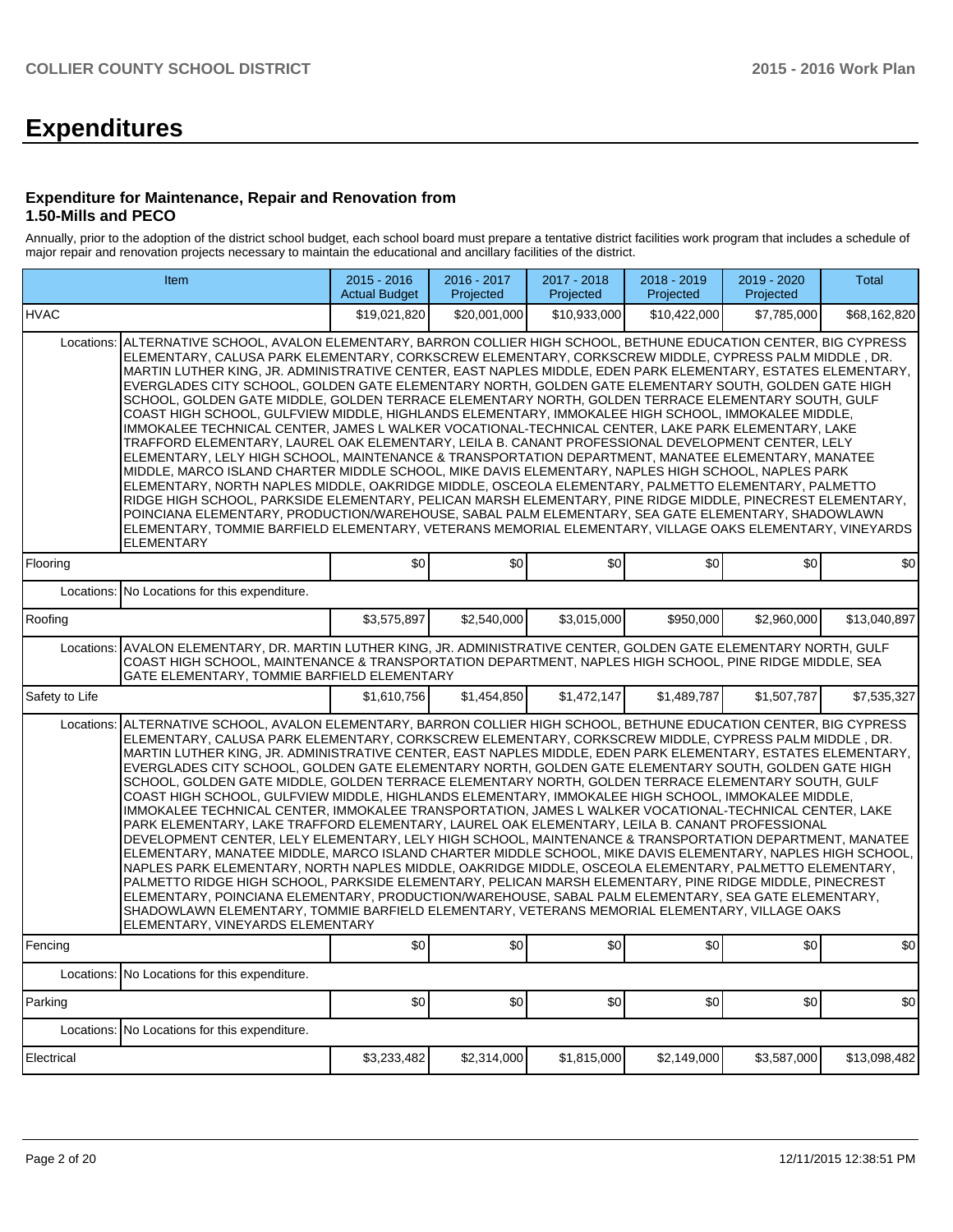| Locations:                       | ALTERNATIVE SCHOOL, AVALON ELEMENTARY, BARRON COLLIER HIGH SCHOOL, BETHUNE EDUCATION CENTER, BIG CYPRESS<br>ELEMENTARY, CALUSA PARK ELEMENTARY, CORKSCREW MIDDLE, CYPRESS PALM MIDDLE , DR. MARTIN LUTHER KING, JR.<br>ADMINISTRATIVE CENTER, EAST NAPLES MIDDLE, EDEN PARK ELEMENTARY, ESTATES ELEMENTARY, EVERGLADES CITY<br>SCHOOL, GOLDEN GATE ELEMENTARY NORTH, GOLDEN GATE ELEMENTARY SOUTH, GOLDEN GATE HIGH SCHOOL, GOLDEN<br>GATE MIDDLE, GOLDEN TERRACE ELEMENTARY NORTH, GOLDEN TERRACE ELEMENTARY SOUTH, GULF COAST HIGH SCHOOL,<br>GULFVIEW MIDDLE, IMMOKALEE HIGH SCHOOL, IMMOKALEE MIDDLE, IMMOKALEE TECHNICAL CENTER, JAMES L WALKER<br>VOCATIONAL-TECHNICAL CENTER, LAKE PARK ELEMENTARY, LAKE TRAFFORD ELEMENTARY, LAUREL OAK ELEMENTARY, LELY<br>ELEMENTARY. LELY HIGH SCHOOL. MAINTENANCE & TRANSPORTATION DEPARTMENT. MANATEE ELEMENTARY. MANATEE<br>MIDDLE, MIKE DAVIS ELEMENTARY, NAPLES HIGH SCHOOL, NAPLES PARK ELEMENTARY, NORTH NAPLES MIDDLE, OAKRIDGE<br>MIDDLE, OSCEOLA ELEMENTARY, PALMETTO ELEMENTARY, PALMETTO RIDGE HIGH SCHOOL, PARKSIDE ELEMENTARY, PELICAN<br>MARSH ELEMENTARY, PINE RIDGE MIDDLE, PINECREST ELEMENTARY, POINCIANA ELEMENTARY, PRODUCTION/WAREHOUSE,<br>SABAL PALM ELEMENTARY, SEA GATE ELEMENTARY, SHADOWLAWN ELEMENTARY, TOMMIE BARFIELD ELEMENTARY, VETERANS<br>MEMORIAL ELEMENTARY, VILLAGE OAKS ELEMENTARY, VINEYARDS ELEMENTARY                                                                                                                                                                  |              |              |              |              |              |               |  |  |  |  |
|----------------------------------|-------------------------------------------------------------------------------------------------------------------------------------------------------------------------------------------------------------------------------------------------------------------------------------------------------------------------------------------------------------------------------------------------------------------------------------------------------------------------------------------------------------------------------------------------------------------------------------------------------------------------------------------------------------------------------------------------------------------------------------------------------------------------------------------------------------------------------------------------------------------------------------------------------------------------------------------------------------------------------------------------------------------------------------------------------------------------------------------------------------------------------------------------------------------------------------------------------------------------------------------------------------------------------------------------------------------------------------------------------------------------------------------------------------------------------------------------------------------------------------------------------------------------------------------------------------|--------------|--------------|--------------|--------------|--------------|---------------|--|--|--|--|
| Fire Alarm                       |                                                                                                                                                                                                                                                                                                                                                                                                                                                                                                                                                                                                                                                                                                                                                                                                                                                                                                                                                                                                                                                                                                                                                                                                                                                                                                                                                                                                                                                                                                                                                             | \$0          | \$0          | \$0          | \$0          | \$0          | \$0           |  |  |  |  |
|                                  | Locations: No Locations for this expenditure.                                                                                                                                                                                                                                                                                                                                                                                                                                                                                                                                                                                                                                                                                                                                                                                                                                                                                                                                                                                                                                                                                                                                                                                                                                                                                                                                                                                                                                                                                                               |              |              |              |              |              |               |  |  |  |  |
| Telephone/Intercom System        |                                                                                                                                                                                                                                                                                                                                                                                                                                                                                                                                                                                                                                                                                                                                                                                                                                                                                                                                                                                                                                                                                                                                                                                                                                                                                                                                                                                                                                                                                                                                                             | \$0          | \$0          | \$0          | \$0          | \$0          | \$0           |  |  |  |  |
|                                  | Locations: No Locations for this expenditure.                                                                                                                                                                                                                                                                                                                                                                                                                                                                                                                                                                                                                                                                                                                                                                                                                                                                                                                                                                                                                                                                                                                                                                                                                                                                                                                                                                                                                                                                                                               |              |              |              |              |              |               |  |  |  |  |
| <b>Closed Circuit Television</b> |                                                                                                                                                                                                                                                                                                                                                                                                                                                                                                                                                                                                                                                                                                                                                                                                                                                                                                                                                                                                                                                                                                                                                                                                                                                                                                                                                                                                                                                                                                                                                             | \$0          | \$0          | \$0          | \$0          | \$0          | \$0           |  |  |  |  |
|                                  | Locations: No Locations for this expenditure.                                                                                                                                                                                                                                                                                                                                                                                                                                                                                                                                                                                                                                                                                                                                                                                                                                                                                                                                                                                                                                                                                                                                                                                                                                                                                                                                                                                                                                                                                                               |              |              |              |              |              |               |  |  |  |  |
| Paint                            |                                                                                                                                                                                                                                                                                                                                                                                                                                                                                                                                                                                                                                                                                                                                                                                                                                                                                                                                                                                                                                                                                                                                                                                                                                                                                                                                                                                                                                                                                                                                                             | \$0          | \$0          | \$0          | \$0          | \$0          | \$0           |  |  |  |  |
|                                  | Locations: No Locations for this expenditure.                                                                                                                                                                                                                                                                                                                                                                                                                                                                                                                                                                                                                                                                                                                                                                                                                                                                                                                                                                                                                                                                                                                                                                                                                                                                                                                                                                                                                                                                                                               |              |              |              |              |              |               |  |  |  |  |
| Maintenance/Repair               |                                                                                                                                                                                                                                                                                                                                                                                                                                                                                                                                                                                                                                                                                                                                                                                                                                                                                                                                                                                                                                                                                                                                                                                                                                                                                                                                                                                                                                                                                                                                                             | \$3,325,000  | \$3,425,000  | \$3,525,000  | \$3,625,000  | \$3,725,000  | \$17,625,000  |  |  |  |  |
| Locations:                       | ALTERNATIVE SCHOOL, AVALON ELEMENTARY, BARRON COLLIER HIGH SCHOOL, BETHUNE EDUCATION CENTER, BIG CYPRESS<br>ELEMENTARY, CALUSA PARK ELEMENTARY, CORKSCREW ELEMENTARY, CORKSCREW MIDDLE, CYPRESS PALM MIDDLE, DR.<br>MARTIN LUTHER KING. JR. ADMINISTRATIVE CENTER. EAST NAPLES MIDDLE. EDEN PARK ELEMENTARY. ESTATES ELEMENTARY.<br>EVERGLADES CITY SCHOOL, GOLDEN GATE ELEMENTARY NORTH, GOLDEN GATE ELEMENTARY SOUTH, GOLDEN GATE HIGH<br>SCHOOL, GOLDEN GATE MIDDLE, GOLDEN TERRACE ELEMENTARY NORTH, GOLDEN TERRACE ELEMENTARY SOUTH, GULF<br>COAST HIGH SCHOOL, GULFVIEW MIDDLE, HIGHLANDS ELEMENTARY, IMMOKALEE HIGH SCHOOL, IMMOKALEE MIDDLE,<br>IMMOKALEE TECHNICAL CENTER, IMMOKALEE TRANSPORTATION, JAMES L WALKER VOCATIONAL-TECHNICAL CENTER, LAKE<br>PARK ELEMENTARY, LAKE TRAFFORD ELEMENTARY, LAUREL OAK ELEMENTARY, LEILA B. CANANT PROFESSIONAL<br>DEVELOPMENT CENTER, LELY ELEMENTARY, LELY HIGH SCHOOL, MAINTENANCE & TRANSPORTATION DEPARTMENT, MANATEE<br>IELEMENTARY. MANATEE MIDDLE. MARCO ISLAND CHARTER MIDDLE SCHOOL. MIKE DAVIS ELEMENTARY. NAPLES HIGH SCHOOL.<br>NAPLES PARK ELEMENTARY, NORTH NAPLES MIDDLE, OAKRIDGE MIDDLE, OSCEOLA ELEMENTARY, PALMETTO ELEMENTARY,<br>PALMETTO RIDGE HIGH SCHOOL, PARKSIDE ELEMENTARY, PELICAN MARSH ELEMENTARY, PINE RIDGE MIDDLE, PINECREST<br>ELEMENTARY, POINCIANA ELEMENTARY, PRODUCTION/WAREHOUSE, SABAL PALM ELEMENTARY, SEA GATE ELEMENTARY,<br>SHADOWLAWN ELEMENTARY, TOMMIE BARFIELD ELEMENTARY, VETERANS MEMORIAL ELEMENTARY, VILLAGE OAKS<br>ELEMENTARY, VINEYARDS ELEMENTARY |              |              |              |              |              |               |  |  |  |  |
|                                  | <b>Sub Total:</b>                                                                                                                                                                                                                                                                                                                                                                                                                                                                                                                                                                                                                                                                                                                                                                                                                                                                                                                                                                                                                                                                                                                                                                                                                                                                                                                                                                                                                                                                                                                                           | \$30,766,955 | \$29,734,850 | \$20,760,147 | \$18,635,787 | \$19,564,787 | \$119,462,526 |  |  |  |  |

| <b>IPECO Maintenance Expenditures</b> | \$792.218    | \$880,000    | \$880,000    | \$880,000    | \$880,000    | \$4.312.218   |
|---------------------------------------|--------------|--------------|--------------|--------------|--------------|---------------|
| 1.50 Mill Sub Total: I                | \$46,986,457 | \$37.414.850 | \$27,351,147 | \$24,661,787 | \$27,099,787 | \$163,514,028 |

| Other Items                     | 2015 - 2016<br><b>Actual Budget</b> | 2016 - 2017<br>Projected | $2017 - 2018$<br>Projected | $2018 - 2019$<br>Projected | $2019 - 2020$<br>Projected | Total        |
|---------------------------------|-------------------------------------|--------------------------|----------------------------|----------------------------|----------------------------|--------------|
| <b>IMaintenance/Renovations</b> | \$11.252.695                        | \$4.027.000              | \$3.636.000                | \$3,196,000                | \$4,305,000                | \$26,416,695 |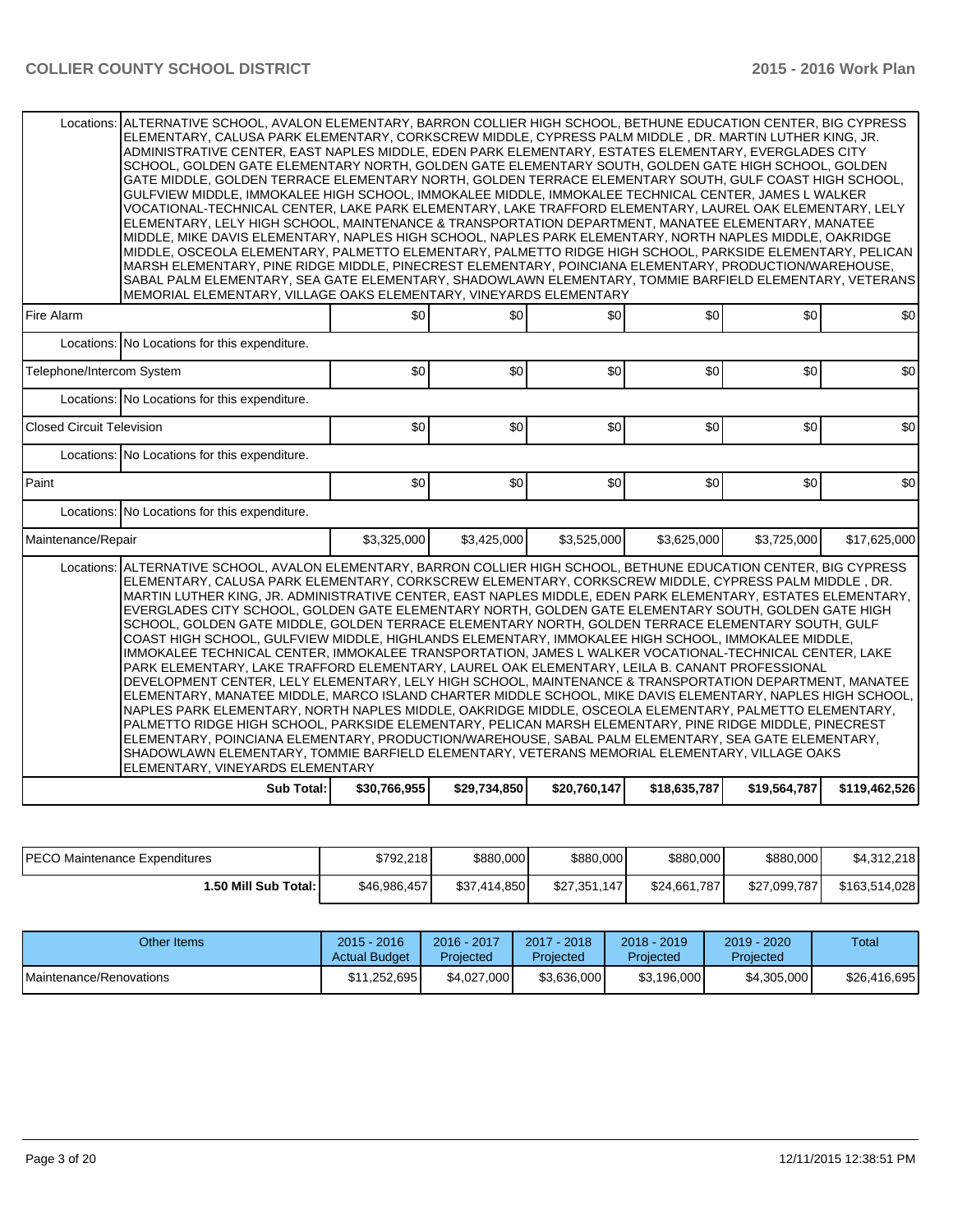| Locations ALTERNATIVE SCHOOL, AVALON ELEMENTARY, BARRON COLLIER HIGH SCHOOL, BETHUNE EDUCATION CENTER, BIG<br>CYPRESS ELEMENTARY, CALUSA PARK ELEMENTARY, CORKSCREW ELEMENTARY, CORKSCREW MIDDLE, CYPRESS PALM<br>MIDDLE, DR. MARTIN LUTHER KING, JR. ADMINISTRATIVE CENTER, EAST NAPLES MIDDLE, EDEN PARK ELEMENTARY,<br>ESTATES ELEMENTARY, EVERGLADES CITY SCHOOL, GOLDEN GATE ELEMENTARY NORTH, GOLDEN GATE ELEMENTARY<br>SOUTH, GOLDEN GATE HIGH SCHOOL, GOLDEN GATE MIDDLE, GOLDEN TERRACE ELEMENTARY NORTH, GOLDEN TERRACE<br>ELEMENTARY SOUTH, GULF COAST HIGH SCHOOL, GULFVIEW MIDDLE, HIGHLANDS ELEMENTARY, IMMOKALEE HIGH SCHOOL,<br>IMMOKALEE MIDDLE, IMMOKALEE TECHNICAL CENTER, IMMOKALEE TRANSPORTATION, JAMES L WALKER VOCATIONAL-<br>TECHNICAL CENTER, LAKE PARK ELEMENTARY, LAKE TRAFFORD ELEMENTARY, LAUREL OAK ELEMENTARY, LEILA B. CANANT<br>PROFESSIONAL DEVELOPMENT CENTER, LELY ELEMENTARY, LELY HIGH SCHOOL, MAINTENANCE & TRANSPORTATION<br>DEPARTMENT, MANATEE ELEMENTARY, MANATEE MIDDLE, MARCO ISLAND CHARTER MIDDLE SCHOOL, MIKE DAVIS<br>ELEMENTARY, NAPLES HIGH SCHOOL, NAPLES PARK ELEMENTARY, NORTH NAPLES MIDDLE, OAKRIDGE MIDDLE, OSCEOLA<br>ELEMENTARY, PALMETTO ELEMENTARY, PALMETTO RIDGE HIGH SCHOOL, PARKSIDE ELEMENTARY, PELICAN MARSH<br>ELEMENTARY, PINE RIDGE MIDDLE, PINECREST ELEMENTARY, POINCIANA ELEMENTARY, PRODUCTION/WAREHOUSE, SABAL<br>PALM ELEMENTARY, SEA GATE ELEMENTARY, SHADOWLAWN ELEMENTARY, TOMMIE BARFIELD ELEMENTARY, VETERANS<br>MEMORIAL ELEMENTARY, VILLAGE OAKS ELEMENTARY, VINEYARDS ELEMENTARY |              |              |              |              |              |               |  |  |  |
|-----------------------------------------------------------------------------------------------------------------------------------------------------------------------------------------------------------------------------------------------------------------------------------------------------------------------------------------------------------------------------------------------------------------------------------------------------------------------------------------------------------------------------------------------------------------------------------------------------------------------------------------------------------------------------------------------------------------------------------------------------------------------------------------------------------------------------------------------------------------------------------------------------------------------------------------------------------------------------------------------------------------------------------------------------------------------------------------------------------------------------------------------------------------------------------------------------------------------------------------------------------------------------------------------------------------------------------------------------------------------------------------------------------------------------------------------------------------------------------------------------------------------------------------------------------------------|--------------|--------------|--------------|--------------|--------------|---------------|--|--|--|
| Renovations Other than Schools                                                                                                                                                                                                                                                                                                                                                                                                                                                                                                                                                                                                                                                                                                                                                                                                                                                                                                                                                                                                                                                                                                                                                                                                                                                                                                                                                                                                                                                                                                                                        | \$2.019.448  | \$833,000    | \$135,000    | \$10,000     | \$410.000    | \$3.407.448   |  |  |  |
| Locations DR. MARTIN LUTHER KING, JR. ADMINISTRATIVE CENTER, MAINTENANCE & TRANSPORTATION DEPARTMENT,<br>PRODUCTION/WAREHOUSE                                                                                                                                                                                                                                                                                                                                                                                                                                                                                                                                                                                                                                                                                                                                                                                                                                                                                                                                                                                                                                                                                                                                                                                                                                                                                                                                                                                                                                         |              |              |              |              |              |               |  |  |  |
| <b>Emergency Maintenance</b>                                                                                                                                                                                                                                                                                                                                                                                                                                                                                                                                                                                                                                                                                                                                                                                                                                                                                                                                                                                                                                                                                                                                                                                                                                                                                                                                                                                                                                                                                                                                          | \$2,500,000  | \$2,500,000  | \$2,500,000  | \$2,500,000  | \$2,500,000  | \$12,500,000  |  |  |  |
| Locations ALTERNATIVE SCHOOL, AVALON ELEMENTARY, BARRON COLLIER HIGH SCHOOL, BETHUNE EDUCATION CENTER, BIG<br>CYPRESS ELEMENTARY, CALUSA PARK ELEMENTARY, CORKSCREW ELEMENTARY, CORKSCREW MIDDLE, CYPRESS PALM<br>MIDDLE, DR. MARTIN LUTHER KING, JR. ADMINISTRATIVE CENTER, EAST NAPLES MIDDLE, EDEN PARK ELEMENTARY,<br>ESTATES ELEMENTARY, EVERGLADES CITY SCHOOL, GOLDEN GATE ELEMENTARY NORTH, GOLDEN GATE ELEMENTARY<br>SOUTH, GOLDEN GATE HIGH SCHOOL, GOLDEN GATE MIDDLE, GOLDEN TERRACE ELEMENTARY NORTH, GOLDEN TERRACE<br>ELEMENTARY SOUTH, GULF COAST HIGH SCHOOL, GULFVIEW MIDDLE, HIGHLANDS ELEMENTARY, IMMOKALEE HIGH SCHOOL,<br>IMMOKALEE MIDDLE. IMMOKALEE TECHNICAL CENTER. IMMOKALEE TRANSPORTATION. JAMES L WALKER VOCATIONAL-<br>TECHNICAL CENTER, LAKE PARK ELEMENTARY, LAKE TRAFFORD ELEMENTARY, LAUREL OAK ELEMENTARY, LEILA B. CANANT<br>PROFESSIONAL DEVELOPMENT CENTER, LELY ELEMENTARY, LELY HIGH SCHOOL, MAINTENANCE & TRANSPORTATION<br>DEPARTMENT, MANATEE ELEMENTARY, MANATEE MIDDLE, MARCO ISLAND CHARTER MIDDLE SCHOOL, MIKE DAVIS<br>ELEMENTARY, NAPLES HIGH SCHOOL, NAPLES PARK ELEMENTARY, NORTH NAPLES MIDDLE, OAKRIDGE MIDDLE, OSCEOLA<br>ELEMENTARY, PALMETTO ELEMENTARY, PALMETTO RIDGE HIGH SCHOOL, PARKSIDE ELEMENTARY, PELICAN MARSH<br>ELEMENTARY, PINE RIDGE MIDDLE, PINECREST ELEMENTARY, POINCIANA ELEMENTARY, PRODUCTION/WAREHOUSE, SABAL<br>PALM ELEMENTARY, SEA GATE ELEMENTARY, SHADOWLAWN ELEMENTARY, TOMMIE BARFIELD ELEMENTARY, VETERANS<br>MEMORIAL ELEMENTARY, VILLAGE OAKS ELEMENTARY, VINEYARDS ELEMENTARY |              |              |              |              |              |               |  |  |  |
| <b>Facility Modifications/Special Needs</b>                                                                                                                                                                                                                                                                                                                                                                                                                                                                                                                                                                                                                                                                                                                                                                                                                                                                                                                                                                                                                                                                                                                                                                                                                                                                                                                                                                                                                                                                                                                           | \$1.239.577  | \$1,200,000  | \$1,200,000  | \$1.200.000  | \$1,200,000  | \$6.039.577   |  |  |  |
| Locations ALTERNATIVE SCHOOL, AVALON ELEMENTARY, BARRON COLLIER HIGH SCHOOL, BETHUNE EDUCATION CENTER, BIG<br>CYPRESS ELEMENTARY, CALUSA PARK ELEMENTARY, CORKSCREW ELEMENTARY, CORKSCREW MIDDLE, CYPRESS PALM<br>MIDDLE, DR. MARTIN LUTHER KING, JR. ADMINISTRATIVE CENTER, EAST NAPLES MIDDLE, EDEN PARK ELEMENTARY,<br>ESTATES ELEMENTARY. EVERGLADES CITY SCHOOL. GOLDEN GATE ELEMENTARY NORTH. GOLDEN GATE ELEMENTARY<br>SOUTH, GOLDEN GATE HIGH SCHOOL, GOLDEN GATE MIDDLE, GOLDEN TERRACE ELEMENTARY NORTH, GOLDEN TERRACE<br>ELEMENTARY SOUTH, GULF COAST HIGH SCHOOL, GULFVIEW MIDDLE, HIGHLANDS ELEMENTARY, IMMOKALEE HIGH SCHOOL,<br>IMMOKALEE MIDDLE, IMMOKALEE TECHNICAL CENTER, JAMES L WALKER VOCATIONAL-TECHNICAL CENTER, LAKE PARK<br>ELEMENTARY, LAKE TRAFFORD ELEMENTARY, LAUREL OAK ELEMENTARY, LEILA B. CANANT PROFESSIONAL DEVELOPMENT<br>CENTER, LELY ELEMENTARY, LELY HIGH SCHOOL, MAINTENANCE & TRANSPORTATION DEPARTMENT, MANATEE<br>ELEMENTARY, MANATEE MIDDLE, MARCO ISLAND CHARTER MIDDLE SCHOOL, MIKE DAVIS ELEMENTARY, NAPLES HIGH<br>SCHOOL, NAPLES PARK ELEMENTARY, NORTH NAPLES MIDDLE, OAKRIDGE MIDDLE, OSCEOLA ELEMENTARY, PALMETTO<br>ELEMENTARY, PALMETTO RIDGE HIGH SCHOOL, PARKSIDE ELEMENTARY, PELICAN MARSH ELEMENTARY, PINE RIDGE<br>MIDDLE, PINECREST ELEMENTARY, POINCIANA ELEMENTARY, PRODUCTION/WAREHOUSE, SABAL PALM ELEMENTARY, SEA<br>GATE ELEMENTARY, SHADOWLAWN ELEMENTARY, TOMMIE BARFIELD ELEMENTARY, VETERANS MEMORIAL ELEMENTARY,<br>VILLAGE OAKS ELEMENTARY, VINEYARDS ELEMENTARY                            |              |              |              |              |              |               |  |  |  |
| Total:                                                                                                                                                                                                                                                                                                                                                                                                                                                                                                                                                                                                                                                                                                                                                                                                                                                                                                                                                                                                                                                                                                                                                                                                                                                                                                                                                                                                                                                                                                                                                                | \$47,778,675 | \$38,294,850 | \$28,231,147 | \$25,541,787 | \$27,979,787 | \$167,826,246 |  |  |  |

### **Local 1.50 Mill Expenditure For Maintenance, Repair and Renovation**

Anticipated expenditures expected from local funding sources over the years covered by the current work plan.

| Item                                      | $2015 - 2016$<br><b>Actual Budget</b> | 2016 - 2017<br>Projected | $2017 - 2018$<br>Projected | $2018 - 2019$<br>Projected | $2019 - 2020$<br>Projected | Total         |
|-------------------------------------------|---------------------------------------|--------------------------|----------------------------|----------------------------|----------------------------|---------------|
| Remaining Maint and Repair from 1.5 Mills | \$46,986,457                          | \$37,414,850             | \$27,351,147               | \$24,661,787               | \$27,099,787               | \$163,514,028 |
| Maintenance/Repair Salaries               | \$10,216,068                          | \$10,833,117             | \$11.111.982               | \$11,399,220               | \$11.695.101               | \$55,255,488  |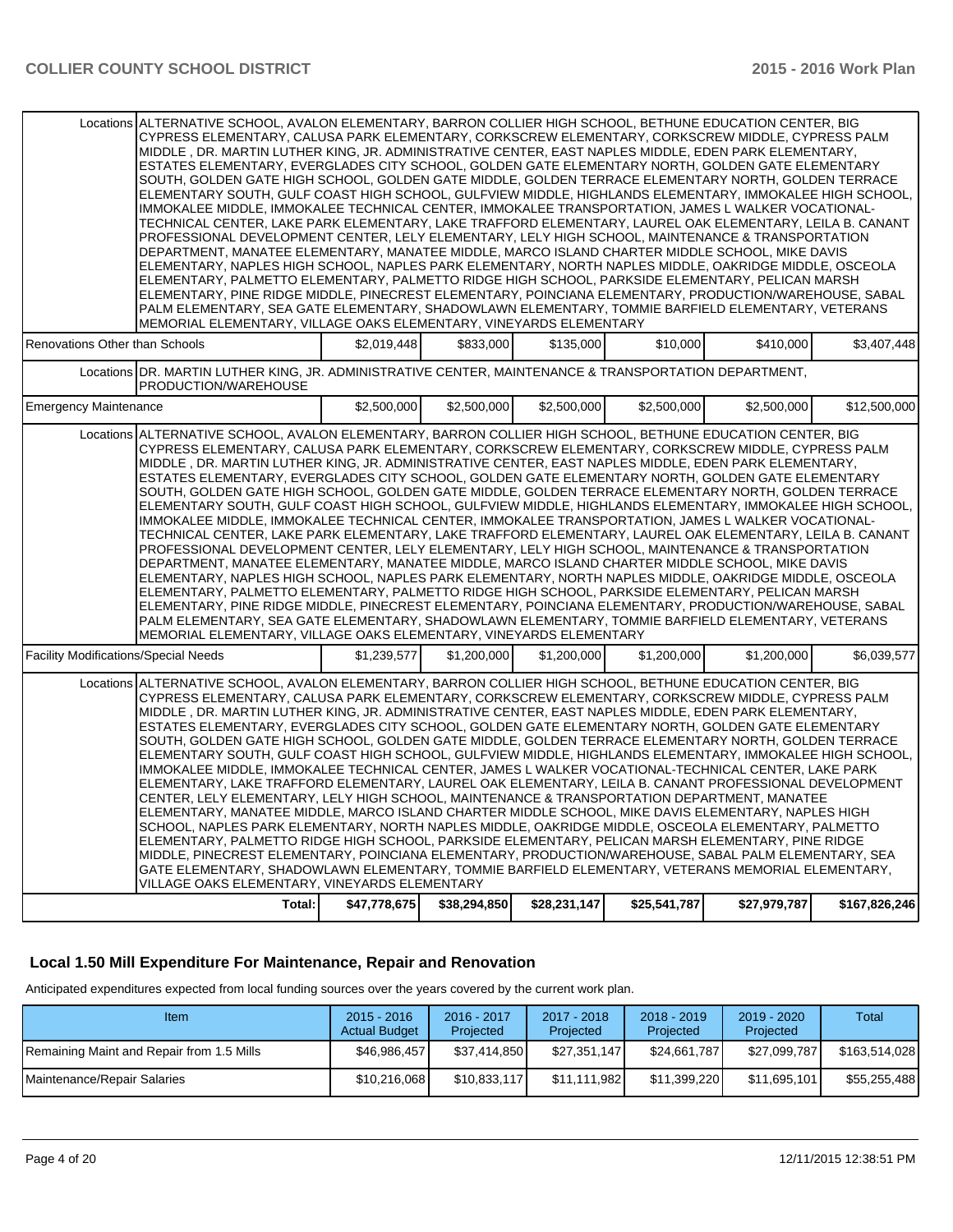| <b>School Bus Purchases</b>                                  | \$6,201,037   | \$5,548,865   | \$9,405,025   | \$9,355,064   | \$1,323,317  | \$31,833,308  |
|--------------------------------------------------------------|---------------|---------------|---------------|---------------|--------------|---------------|
| <b>Other Vehicle Purchases</b>                               | \$392,055     | \$330,600     | \$430,250     | \$342,535     | \$456,860    | \$1,952,300   |
| Capital Outlay Equipment                                     | \$7,849,098   | \$7,848,561   | \$8,540,531   | \$11,058,673  | \$11,708,522 | \$47,005,385  |
| Rent/Lease Payments                                          | \$0           | \$0           | \$0           | \$0           | \$0          | \$0           |
| <b>COP Debt Service</b>                                      | \$43,203,049  | \$43,000,000  | \$43,000,000  | \$41,700,000  | \$38,000,000 | \$208,903,049 |
| Rent/Lease Relocatables                                      | \$532,356     | \$442,008     | \$455,268     | \$468,926     | \$482,993    | \$2,381,551   |
| <b>Environmental Problems</b>                                | \$0           | \$0           | \$0           | \$0           | \$0          | \$0           |
| s.1011.14 Debt Service                                       | \$0           | \$0           | \$0           | \$0           | \$0          | \$0           |
| <b>Special Facilities Construction Account</b>               | \$0           | \$0           | \$0           | \$0           | \$0          | \$0           |
| Premiums for Property Casualty Insurance - 1011.71<br>(4a,b) | \$4,300,000   | \$4,395,000   | \$4,440,000   | \$4,485,000   | \$4,530,000  | \$22,150,000  |
| Qualified School Construction Bonds (QSCB)                   | \$0           | \$0           | \$0           | \$0           | \$0          | \$0           |
| Qualified Zone Academy Bonds (QZAB)                          | \$0           | \$0           | \$0           | \$0           | \$0          | \$0           |
| <b>Portable Renovations</b>                                  | \$175,238     | \$170,000     | \$170,000     | \$170,000     | \$170,000    | \$855,238     |
| <b>Facilities Supervision</b>                                | \$1,319,392   | \$1,355,698   | \$1,393,092   | \$1,431,833   | \$1,471,510  | \$6,971,525   |
| <b>Permitting Services</b>                                   | \$201,642     | \$135,000     | \$135,000     | \$135,000     | \$135,000    | \$741,642     |
| <b>Site/Facility Testing</b>                                 | \$70,740      | \$45,000      | \$45,000      | \$45,000      | \$45,000     | \$250,740     |
| Portable Relocation                                          | \$202,278     | \$120,000     | \$120,000     | \$120,000     | \$120,000    | \$682,278     |
| <b>Construction Blueprinting</b>                             | \$24,377      | \$18,000      | \$18,000      | \$18,000      | \$18,000     | \$96,377      |
| <b>Other Capital Staff</b>                                   | \$603,902     | \$620,563     | \$637,639     | \$655,411     | \$673,624    | \$3,191,139   |
| Site Aquisition                                              | \$487,422     | \$50,000      | \$120,000     | \$0           | \$0          | \$657,422     |
| Early Retirement of Debt                                     | \$27,335,000  | \$0           | \$0           | \$0           | \$0          | \$27,335,000  |
| <b>Professional Services Retainer</b>                        | \$110,175     | \$90,000      | \$90,000      | \$90,000      | \$90,000     | \$470,175     |
| <b>Local Expenditure Totals:</b>                             | \$150,210,286 | \$112,417,262 | \$107,462,934 | \$106,136,449 | \$98,019,714 | \$574,246,645 |

## **Revenue**

## **1.50 Mill Revenue Source**

Schedule of Estimated Capital Outlay Revenue from each currently approved source which is estimated to be available for expenditures on the projects included in the tentative district facilities work program. All amounts are NET after considering carryover balances, interest earned, new COP's, 1011.14 and 1011.15 loans, etc. Districts cannot use 1.5-Mill funds for salaries except for those explicitly associated with maintenance/repair projects. (1011.71 (5), F.S.)

| Item                                                                                | Fund | $2015 - 2016$<br><b>Actual Value</b> | 2016 - 2017<br>Projected | 2017 - 2018<br>Projected | $2018 - 2019$<br>Projected | $2019 - 2020$<br>Projected | Total             |
|-------------------------------------------------------------------------------------|------|--------------------------------------|--------------------------|--------------------------|----------------------------|----------------------------|-------------------|
| (1) Non-exempt property<br>assessed valuation                                       |      | \$74,516,479,122                     | \$79,629,500,000         | \$85,200,400,000         | \$86,017,180,000           | \$87,022,350,000           | \$412,385,909,122 |
| $(2)$ The Millege projected for<br>discretionary capital outlay per<br>ls.1011.71   |      | 1.38                                 | .50 <sub>1</sub>         | 1.50                     | 1.50                       | 1.50                       |                   |
| $(3)$ Full value of the 1.50-Mill<br>discretionary capital outlay per<br>ls.1011.71 |      | \$125,187,685                        | \$133,777,560            | \$143,136,672            | \$144,508,862              | \$146,197,548              | \$692,808,327     |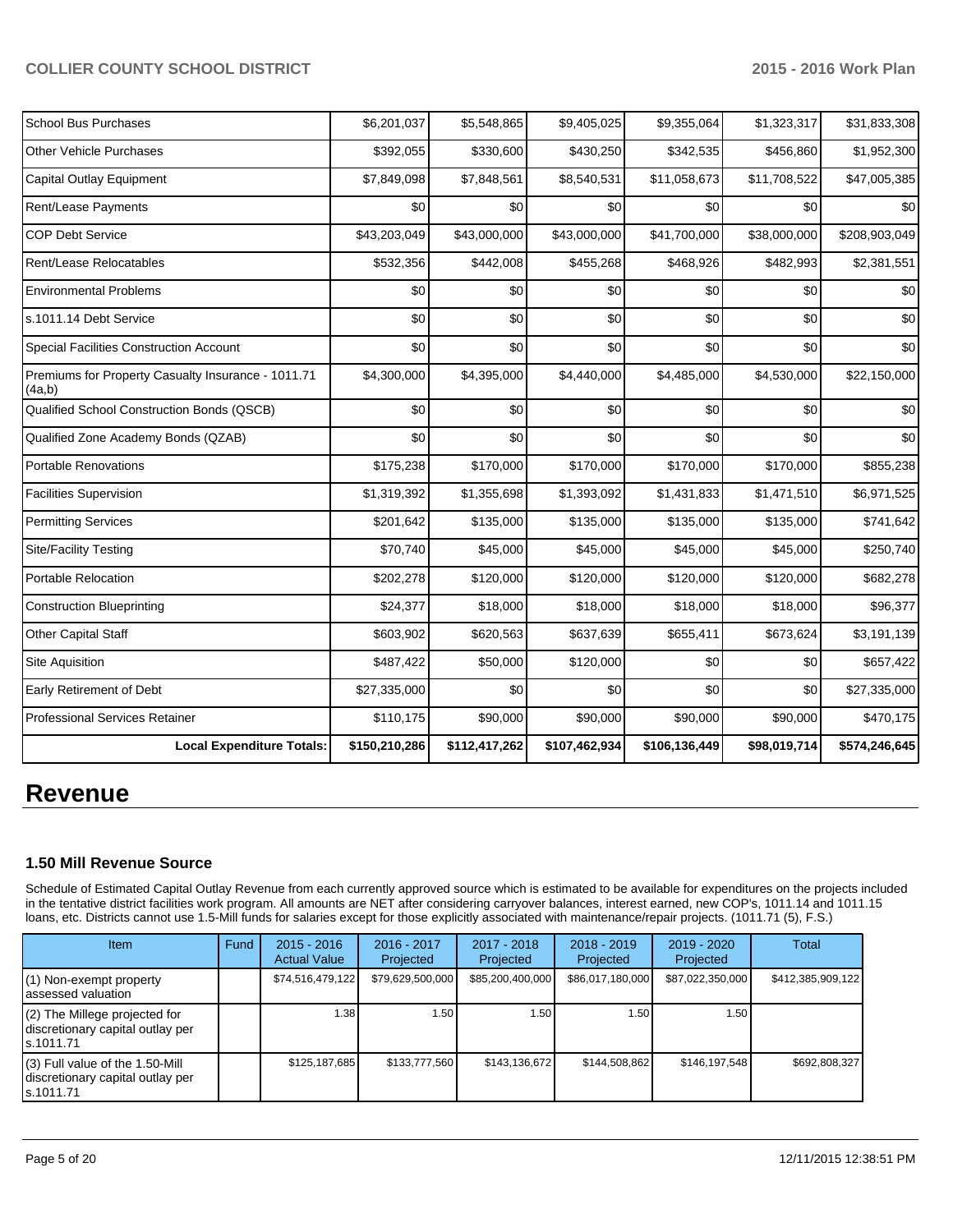| $\mathsf{I}(\mathsf{4})$ Value of the portion of the 1.50 $\mathsf{I}$<br>-Mill ACTUALLY levied | 370 | \$98.719.432 | \$114.666.480 | \$122,688,576 | \$123.864.739 | \$125.312.184 | \$585.251.411 |
|-------------------------------------------------------------------------------------------------|-----|--------------|---------------|---------------|---------------|---------------|---------------|
| $(5)$ Difference of lines (3) and (4)                                                           |     | \$26.468.253 | \$19,111,080  | \$20,448,096  | \$20.644.123  | \$20,885,364  | \$107,556,916 |

### **PECO Revenue Source**

The figure in the row designated "PECO Maintenance" will be subtracted from funds available for new construction because PECO maintenance dollars cannot be used for new construction.

| Item                                  | Fund             | $2015 - 2016$<br><b>Actual Budget</b> | 2016 - 2017<br>Projected | 2017 - 2018<br>Projected | $2018 - 2019$<br>Projected | $2019 - 2020$<br>Projected | Total       |
|---------------------------------------|------------------|---------------------------------------|--------------------------|--------------------------|----------------------------|----------------------------|-------------|
| <b>IPECO New Construction</b>         | 340 <sup>l</sup> | \$0 <sub>1</sub>                      | \$0                      | \$0                      | \$0                        | \$0                        | \$0         |
| <b>IPECO Maintenance Expenditures</b> |                  | \$792.218                             | \$880,000                | \$880,000                | \$880,000                  | \$880,000                  | \$4,312,218 |
|                                       |                  | \$792.218                             | \$880,000                | \$880,000                | \$880,000                  | \$880,000                  | \$4,312,218 |

#### **CO & DS Revenue Source**

Revenue from Capital Outlay and Debt Service funds.

| Item                                            | Fund | $2015 - 2016$<br><b>Actual Budget</b> | $2016 - 2017$<br>Projected | 2017 - 2018<br>Projected | $2018 - 2019$<br>Projected | $2019 - 2020$<br>Projected | Total       |
|-------------------------------------------------|------|---------------------------------------|----------------------------|--------------------------|----------------------------|----------------------------|-------------|
| CO & DS Cash Flow-through<br><b>Distributed</b> | 360  | \$796.041                             | \$796,041                  | \$796.041                | \$796.041                  | \$796,041                  | \$3,980,205 |
| CO & DS Interest on<br>Undistributed CO         | 360  | \$12.612                              | \$12.612                   | \$12.612                 | \$12.612                   | \$12.612                   | \$63,060    |
|                                                 |      | \$808,653                             | \$808,653                  | \$808,653                | \$808,653                  | \$808,653                  | \$4,043,265 |

#### **Fair Share Revenue Source**

All legally binding commitments for proportionate fair-share mitigation for impacts on public school facilities must be included in the 5-year district work program.

Nothing reported for this section.

#### **Sales Surtax Referendum**

Specific information about any referendum for a 1-cent or ½-cent surtax referendum during the previous year.

**Did the school district hold a surtax referendum during the past fiscal year 2014 - 2015?**

No

#### **Additional Revenue Source**

Any additional revenue sources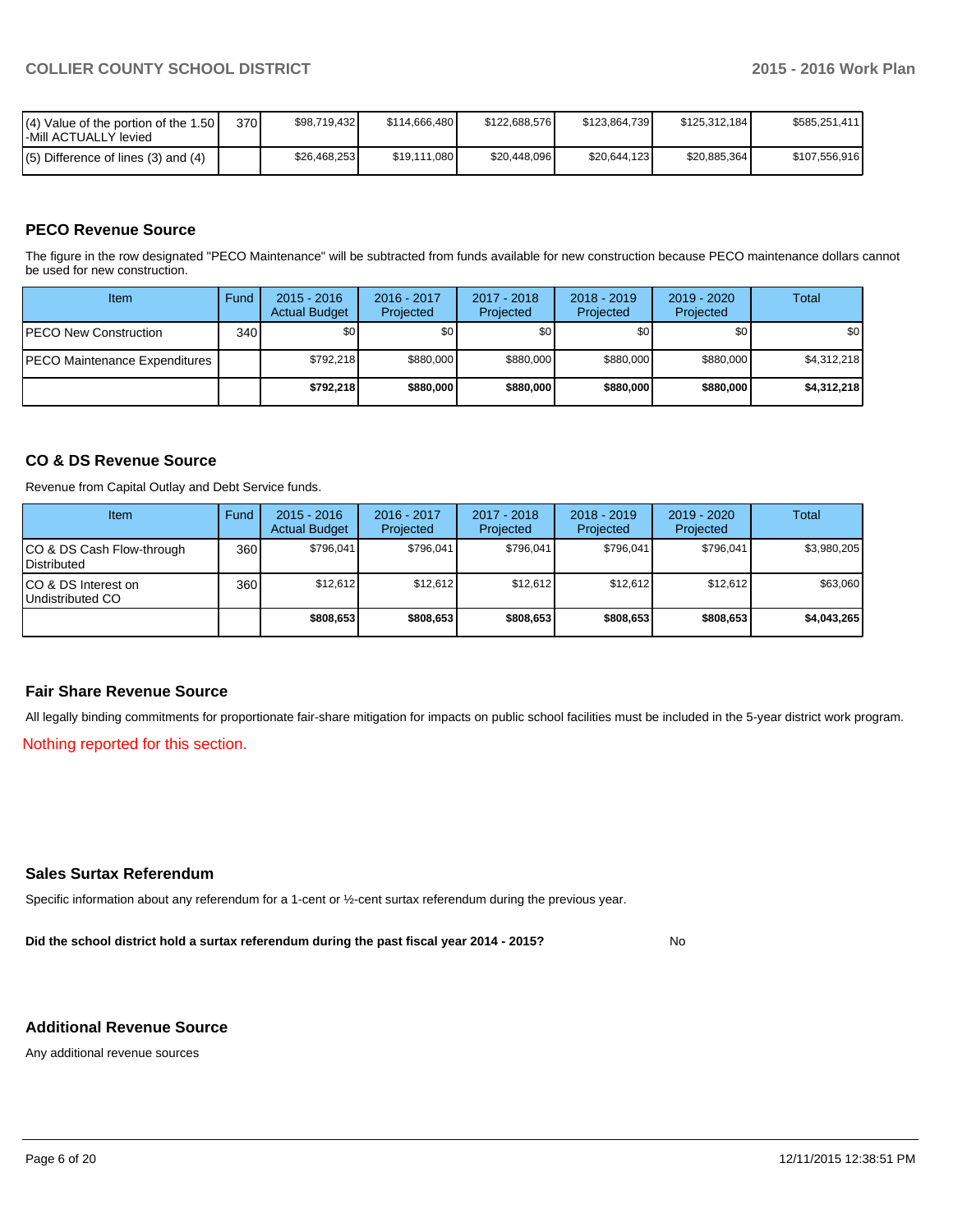| Item                                                                                                                      | $2015 - 2016$<br><b>Actual Value</b> | 2016 - 2017<br>Projected | 2017 - 2018<br>Projected | 2018 - 2019<br>Projected | 2019 - 2020<br>Projected | <b>Total</b>  |
|---------------------------------------------------------------------------------------------------------------------------|--------------------------------------|--------------------------|--------------------------|--------------------------|--------------------------|---------------|
| Proceeds from a s.1011.14/15 F.S. Loans                                                                                   | \$0                                  | \$0                      | \$0                      | \$0                      | \$0                      | \$0           |
| District Bonds - Voted local bond<br>referendum proceeds per s.9, Art VII<br><b>State Constitution</b>                    | \$0                                  | \$0                      | \$0                      | \$0                      | \$0                      | \$0           |
| Proceeds from Special Act Bonds                                                                                           | \$0                                  | \$0                      | \$0                      | \$0                      | \$0                      | \$0           |
| Estimated Revenue from CO & DS Bond<br>Sale                                                                               | \$0                                  | \$0                      | \$0                      | \$0                      | \$0                      | \$0           |
| Proceeds from Voted Capital<br>Improvements millage                                                                       | \$0                                  | \$0                      | \$0                      | \$0                      | \$0                      | \$0           |
| Other Revenue for Other Capital Projects                                                                                  | \$182,552                            | \$212,000                | \$212,000                | \$212,000                | \$212,000                | \$1,030,552   |
| Proceeds from 1/2 cent sales surtax<br>authorized by school board                                                         | \$0                                  | \$0                      | \$0                      | \$0                      | \$0                      | \$0           |
| Proceeds from local governmental<br>infrastructure sales surtax                                                           | \$0                                  | \$0                      | \$0                      | \$0                      | \$0                      | \$0           |
| Proceeds from Certificates of<br>Participation (COP's) Sale                                                               | \$0                                  | \$0                      | \$0                      | \$0                      | \$0                      | \$0           |
| Classrooms First Bond proceeds amount<br>authorized in FY 1997-98                                                         | \$0                                  | \$0                      | \$0                      | \$0                      | \$0                      | \$0           |
| <b>Classrooms for Kids</b>                                                                                                | \$0                                  | \$0                      | \$0                      | \$0                      | \$0                      | \$0           |
| <b>District Equity Recognition</b>                                                                                        | \$0                                  | \$0                      | \$0                      | \$0                      | \$0                      | \$0           |
| <b>Federal Grants</b>                                                                                                     | \$0                                  | \$0                      | \$0                      | \$0                      | \$0                      | \$0           |
| Proportionate share mitigation (actual<br>cash revenue only, not in kind donations)                                       | \$0                                  | \$0                      | \$0                      | \$0                      | \$0                      | \$0           |
| Impact fees received                                                                                                      | \$10,000,000                         | \$8,000,000              | \$8,000,000              | \$8,000,000              | \$8,000,000              | \$42,000,000  |
| Private donations                                                                                                         | \$0                                  | \$0                      | \$0                      | \$0                      | \$0                      | \$0           |
| Grants from local governments or not-for-<br>profit organizations                                                         | \$0                                  | \$0                      | \$0                      | \$0                      | \$0                      | \$0           |
| Interest, Including Profit On Investment                                                                                  | \$499,750                            | \$418,000                | \$368,000                | \$318,000                | \$268,000                | \$1,871,750   |
| Revenue from Bonds pledging proceeds<br>from 1 cent or 1/2 cent Sales Surtax                                              | \$0                                  | \$0                      | \$0                      | \$0                      | \$0                      | \$0           |
| <b>Total Fund Balance Carried Forward</b>                                                                                 | \$134,242,917                        | \$19,528,702             | \$757,920                | \$958,562                | \$611,852                | \$156,099,953 |
| General Capital Outlay Obligated Fund<br><b>Balance Carried Forward From Total</b><br><b>Fund Balance Carried Forward</b> | \$0                                  | \$0                      | \$0                      | \$0                      | \$0                      | \$0           |
| <b>Special Facilities Construction Account</b>                                                                            | \$0                                  | \$0                      | \$0                      | \$0                      | \$0                      | \$0           |
| One Cent - 1/2 Cent Sales Surtax Debt<br>Service From Total Fund Balance Carried<br>Forward                               | \$0                                  | \$0                      | \$0                      | \$0                      | \$0                      | \$0           |
| Capital Outlay Projects Funds Balance<br>Carried Forward From Total Fund<br><b>Balance Carried Forward</b>                | \$0                                  | \$0                      | \$0                      | \$0                      | \$0                      | \$0           |
| <b>Subtotal</b>                                                                                                           | \$144,925,219                        | \$28,158,702             | \$9,337,920              | \$9,488,562              | \$9,091,852              | \$201,002,255 |

## **Total Revenue Summary**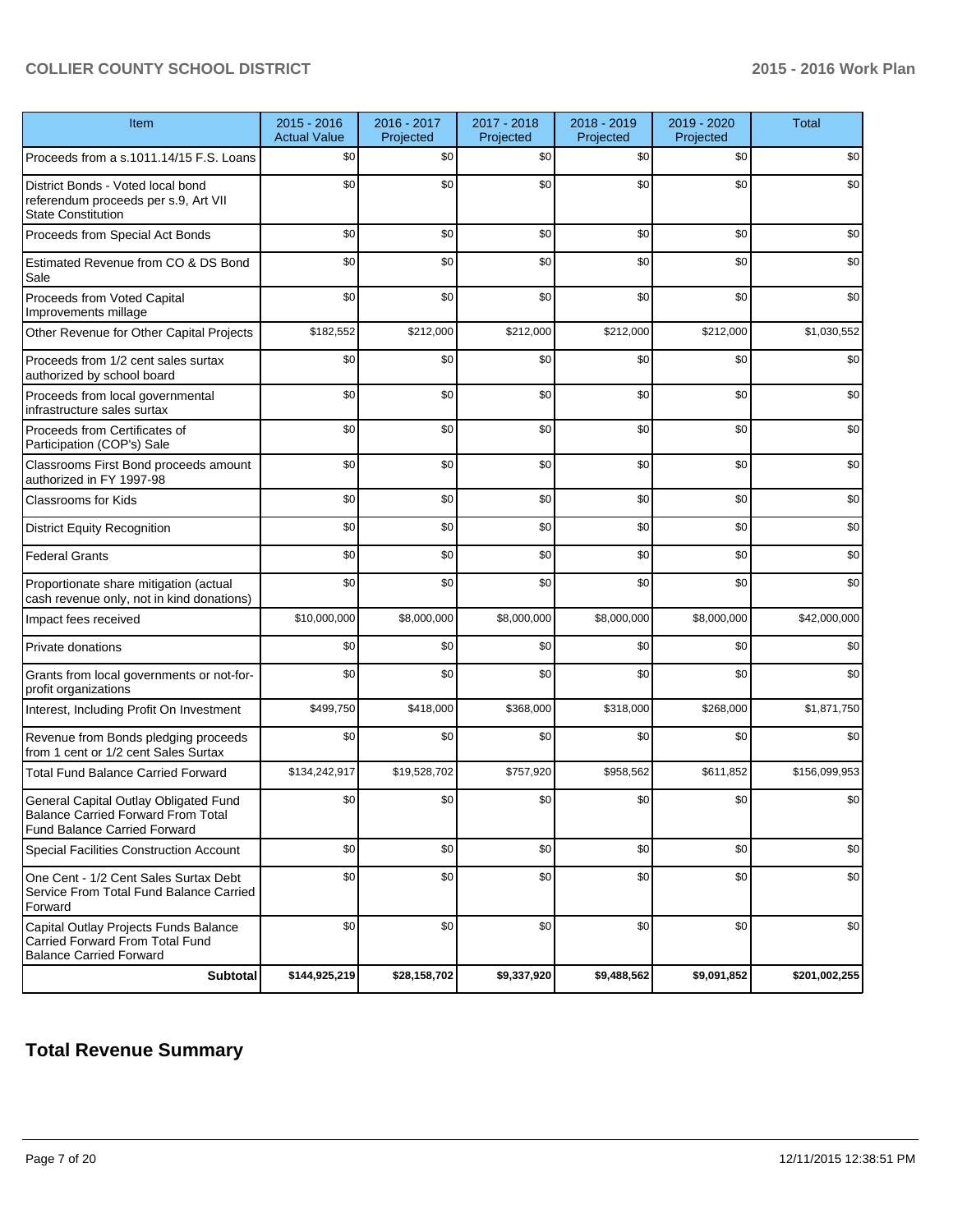| Item Name                                                  | $2015 - 2016$<br><b>Budget</b> | $2016 - 2017$<br>Projected | $2017 - 2018$<br>Projected | $2018 - 2019$<br>Projected | $2019 - 2020$<br>Projected | <b>Five Year Total</b> |
|------------------------------------------------------------|--------------------------------|----------------------------|----------------------------|----------------------------|----------------------------|------------------------|
| Local 1.5 Mill Discretionary Capital Outlay<br>.Revenue    | \$98,719,432                   | \$114,666,480              | \$122,688,576              | \$123,864,739              | \$125,312,184              | \$585,251,411          |
| PECO and 1.5 Mill Maint and Other 1.5<br>Mill Expenditures | (\$150, 210, 286)              | (\$112, 417, 262)          | (\$107,462,934)            | (S106, 136, 449)           | (\$98,019,714)             | (\$574, 246, 645)      |
| PECO Maintenance Revenue                                   | \$792.218                      | \$880,000                  | \$880,000                  | \$880,000                  | \$880,000                  | \$4,312,218            |
| Available 1.50 Mill for New<br><b>Construction</b>         | (\$51,490,854)                 | \$2,249,218                | \$15,225,642               | \$17,728,290               | \$27,292,470               | \$11,004,766           |

| Item Name                             | $2015 - 2016$<br><b>Budget</b> | $2016 - 2017$<br>Projected | $2017 - 2018$<br>Projected | $2018 - 2019$<br>Projected | $2019 - 2020$<br>Projected | <b>Five Year Total</b> |
|---------------------------------------|--------------------------------|----------------------------|----------------------------|----------------------------|----------------------------|------------------------|
| ICO & DS Revenue                      | \$808,653                      | \$808,653                  | \$808,653                  | \$808,653                  | \$808,653                  | \$4,043,265            |
| <b>IPECO New Construction Revenue</b> | \$0 <sub>1</sub>               | \$0                        | \$0                        | \$0                        | \$0                        | \$0 <sub>1</sub>       |
| IOther/Additional Revenue             | \$144,925,219                  | \$28,158,702               | \$9,337,920                | \$9,488,562                | \$9,091,852                | \$201,002,255          |
| <b>Total Additional Revenuel</b>      | \$145,733,872                  | \$28,967,355               | \$10,146,573               | \$10,297,215               | \$9,900,505                | \$205,045,520          |
| <b>Total Available Revenue</b>        | \$94,243,018                   | \$31,216,573               | \$25,372,215               | \$28,025,505               | \$37,192,975               | \$216,050,286          |

## **Project Schedules**

### **Capacity Project Schedules**

A schedule of capital outlay projects necessary to ensure the availability of satisfactory classrooms for the projected student enrollment in K-12 programs.

Nothing reported for this section.

| <b>Planned Cost:</b>     |  |  |  |
|--------------------------|--|--|--|
| <b>Student Stations:</b> |  |  |  |
| <b>Total Classrooms:</b> |  |  |  |
| Gross Sq Ft:             |  |  |  |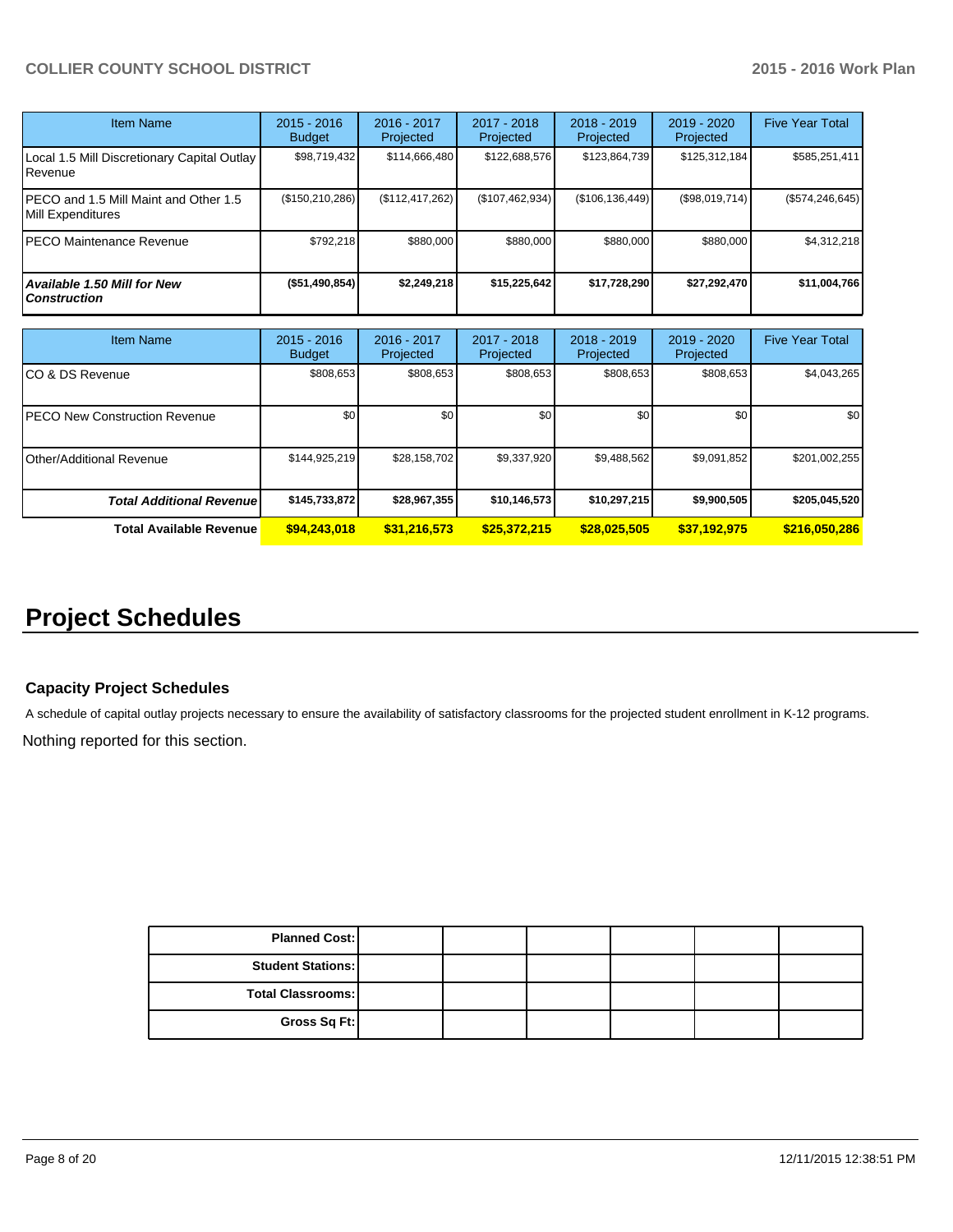#### **Other Project Schedules**

Major renovations, remodeling, and additions of capital outlay projects that do not add capacity to schools.

| <b>Project Description</b>                                 | Location               | $2015 - 2016$<br><b>Actual Budget</b> | 2016 - 2017<br>Projected | 2017 - 2018<br>Projected | 2018 - 2019<br>Projected | 2019 - 2020<br>Projected | Total            | Funded |
|------------------------------------------------------------|------------------------|---------------------------------------|--------------------------|--------------------------|--------------------------|--------------------------|------------------|--------|
| Carry Forward for Subsequent<br>Years                      | Location not specified | \$26,770,682                          | \$926,573                | \$1,127,215              | \$780,505                | \$447,975                | \$30,052,950 Yes |        |
| <b>Property Management</b>                                 | Location not specified | \$350,911                             | \$90,000                 | \$45,000                 | \$45,000                 | \$45,000                 | \$575,911 Yes    |        |
| Building Replacement/SIR                                   | Location not specified | \$15,000,000                          | \$15,000,000             | \$15,000,000             | \$15,000,000             | \$15,000,000             | \$75,000,000 Yes |        |
| Reserve for Future Schools                                 | Location not specified | \$36,335,000                          | \$15,000,000             | \$9,000,000              | \$12,000,000             | \$21,500,000             | \$93,835,000 Yes |        |
| Immokalee Community School<br><b>Charter Capital</b>       | Location not specified | \$85,000                              | \$100,000                | \$100,000                | \$100,000                | \$100,000                | \$485,000 Yes    |        |
| <b>Reserve for Future Vehicle</b><br>Purchases             | Location not specified | \$1,438,607                           | \$0                      | \$0                      | \$0                      | \$0                      | \$1,438,607 Yes  |        |
| Marco Island Academy Charter<br>Capital                    | Location not specified | \$85,000                              | \$100,000                | \$100,000                | \$100,000                | \$100,000                | \$485,000 Yes    |        |
| Addition and Renovations Carry IMMOKALEE MIDDLE<br>Forward |                        | \$1,178,806                           | \$0                      | \$0                      | \$0                      | \$0                      | \$1,178,806 Yes  |        |
| <b>Enterprise Resource Planning</b>                        | Location not specified | \$12,999,012                          | \$0                      | \$0                      | \$0                      | \$0                      | \$12,999,012 Yes |        |
|                                                            |                        | \$94,243,018                          | \$31,216,573             | \$25,372,215             | \$28,025,505             | \$37,192,975             | \$216,050,286    |        |

## **Additional Project Schedules**

Any projects that are not identified in the last approved educational plant survey.

Nothing reported for this section.

#### **Non Funded Growth Management Project Schedules**

Schedule indicating which projects, due to planned development, that CANNOT be funded from current revenues projected over the next five years.

Nothing reported for this section.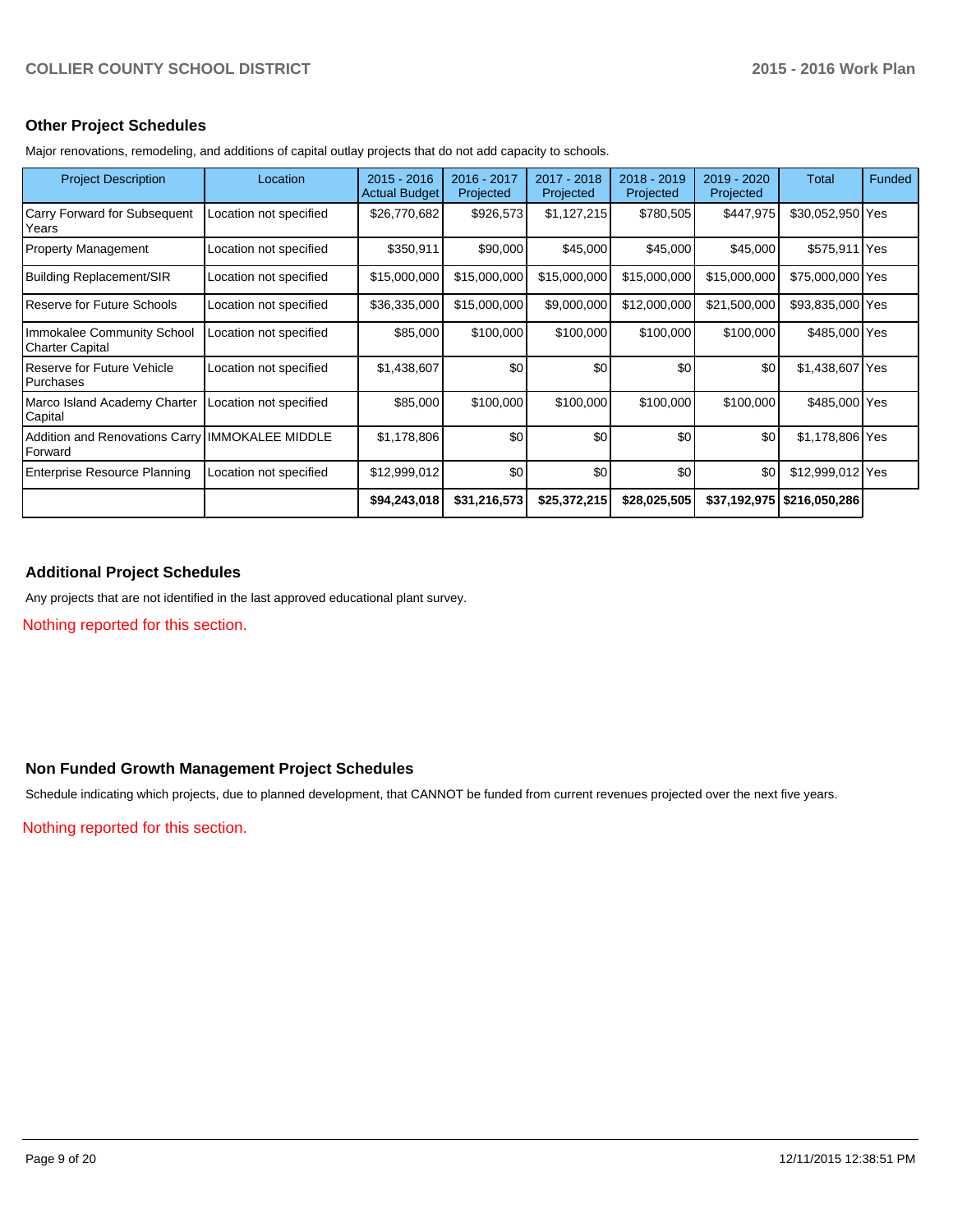## **Capacity Tracking**

| Location                                                 | $2015 -$<br>2016 Satis.<br>Stu. Sta. | Actual<br>$2015 -$<br><b>2016 FISH</b><br>Capacity | Actual<br>$2014 -$<br>2015<br><b>COFTE</b> | # Class<br><b>Rooms</b> | Actual<br>Average<br>$2015 -$<br>2016 Class<br><b>Size</b> | Actual<br>$2015 -$<br>2016<br><b>Utilization</b> | <b>New</b><br>Stu.<br>Capacity | <b>New</b><br>Rooms to<br>be<br>Added/Re<br>moved | Projected<br>$2019 -$<br>2020<br><b>COFTE</b> | Projected<br>$2019 -$<br>2020<br><b>Utilization</b> | Projected<br>2019 -<br>2020 Class<br><b>Size</b> |
|----------------------------------------------------------|--------------------------------------|----------------------------------------------------|--------------------------------------------|-------------------------|------------------------------------------------------------|--------------------------------------------------|--------------------------------|---------------------------------------------------|-----------------------------------------------|-----------------------------------------------------|--------------------------------------------------|
| <b>EVERGLADES CITY</b><br><b>SCHOOL</b>                  | 537                                  | 483                                                | 182                                        | 25                      | $\overline{7}$                                             | 38.00 %                                          | $\Omega$                       | $\Omega$                                          | 204                                           | 42.00%                                              | 8                                                |
| <b>GULFVIEW MIDDLE</b>                                   | 745                                  | 670                                                | 696                                        | 33                      | 21                                                         | 104.00 %                                         | 0                              | $\Omega$                                          | 674                                           | 101.00%                                             | 20                                               |
| <b>BETHUNE EDUCATION</b><br><b>CENTER</b>                | 182                                  | 182                                                | 182                                        | 8                       | 23                                                         | 100.00%                                          | 0                              | $\Omega$                                          | $\Omega$                                      | 0.00%                                               | $\mathbf 0$                                      |
| <b>LAKE PARK</b><br><b>ELEMENTARY</b>                    | 638                                  | 638                                                | 495                                        | 33                      | 15                                                         | 78.00 %                                          | 0                              | $\Omega$                                          | 507                                           | 79.00 %                                             | 15                                               |
| <b>TOMMIE BARFIELD</b><br><b>ELEMENTARY</b>              | 655                                  | 655                                                | 589                                        | 35                      | 17                                                         | 90.00 %                                          | 0                              | $\Omega$                                          | 575                                           | 88.00 %                                             | 16                                               |
| SHADOWLAWN<br>ELEMENTARY                                 | 660                                  | 660                                                | 564                                        | 34                      | 17                                                         | 86.00 %                                          | $\Omega$                       | $\Omega$                                          | 658                                           | 100.00%                                             | 19                                               |
| NAPLES HIGH SCHOOL                                       | 2,022                                | 1,920                                              | 1,639                                      | 84                      | 20                                                         | 85.00 %                                          | 0                              | $\overline{0}$                                    | 1,741                                         | 91.00%                                              | 21                                               |
| <b>PINECREST</b><br><b>ELEMENTARY</b>                    | 854                                  | 854                                                | 728                                        | 41                      | 18                                                         | 85.00 %                                          | 0                              | $\Omega$                                          | 703                                           | 82.00 %                                             | 17                                               |
| <b>SEA GATE</b><br><b>ELEMENTARY</b>                     | 898                                  | 898                                                | 755                                        | 46                      | 16                                                         | 84.00 %                                          | 0                              | $\Omega$                                          | 764                                           | 85.00 %                                             | 17                                               |
| <b>HIGHLANDS</b><br><b>ELEMENTARY</b>                    | 808                                  | 808                                                | 668                                        | 42                      | 16                                                         | 83.00 %                                          | 0                              | $\Omega$                                          | 814                                           | 101.00 %                                            | 19                                               |
| LAKE TRAFFORD<br>ELEMENTARY                              | 881                                  | 881                                                | 697                                        | 48                      | 15                                                         | 79.00 %                                          | 0                              | $\Omega$                                          | 808                                           | 92.00%                                              | 17                                               |
| <b>AVALON ELEMENTARY</b>                                 | 560                                  | 560                                                | 487                                        | 30                      | 16                                                         | 87.00 %                                          | 0                              | $\Omega$                                          | 520                                           | 93.00 %                                             | 17                                               |
| <b>EAST NAPLES MIDDLE</b>                                | 1,132                                | 1,018                                              | 1,126                                      | 51                      | 22                                                         | 111.00 %                                         | 0                              | $\Omega$                                          | 1,129                                         | 111.00%                                             | 22                                               |
| <b>POINCIANA</b><br>ELEMENTARY                           | 763                                  | 763                                                | 651                                        | 41                      | 16                                                         | 85.00 %                                          | 0                              | $\Omega$                                          | 584                                           | 77.00 %                                             | 14                                               |
| <b>GOLDEN GATE</b><br><b>ELEMENTARY NORTH</b>            | 820                                  | 820                                                | 483                                        | 42                      | 11                                                         | 59.00 %                                          | 0                              | $\Omega$                                          | 523                                           | 64.00%                                              | 12                                               |
| <b>NAPLES PARK</b><br><b>ELEMENTARY</b>                  | 773                                  | 773                                                | 547                                        | 41                      | 13                                                         | 71.00 %                                          | 0                              | $\Omega$                                          | 456                                           | 59.00 %                                             | 11                                               |
| PINE RIDGE MIDDLE                                        | 1,250                                | 1,125                                              | 1,017                                      | 53                      | 19                                                         | 90.00 %                                          | $\mathbf 0$                    | $\Omega$                                          | 971                                           | 86.00 %                                             | 18                                               |
| LELY HIGH SCHOOL                                         | 2,103                                | 1,997                                              | 1,449                                      | 85                      | 17                                                         | 73.00 %                                          | 0                              | $\Omega$                                          | 1,715                                         | 86.00 %                                             | 20                                               |
| <b>IMMOKALEE HIGH</b><br><b>SCHOOL</b>                   | 1,790                                | 1,700                                              | 1,407                                      | 76                      | 19                                                         | 83.00 %                                          | 0                              | $\Omega$                                          | 1,750                                         | 103.00%                                             | 23                                               |
| JAMES L WALKER<br>VOCATIONAL-<br><b>TECHNICAL CENTER</b> | 1,614                                | 1,936                                              | 615                                        | 74                      | 8 <sup>1</sup>                                             | 32.00 %                                          | $\mathbf 0$                    | $\Omega$                                          | 628                                           | 32.00 %                                             | 8                                                |
| <b>BARRON COLLIER HIGH</b><br><b>SCHOOL</b>              | 1,934                                | 1,837                                              | 1,627                                      | 81                      | 20                                                         | 89.00 %                                          | $\overline{0}$                 | $\Omega$                                          | 1,558                                         | 85.00 %                                             | 19                                               |
| <b>GOLDEN GATE MIDDLE</b>                                | 1,339                                | 1,205                                              | 1,125                                      | 57                      | 20                                                         | 93.00 %                                          | $\overline{0}$                 | $\Omega$                                          | 1,220                                         | 101.00%                                             | 21                                               |
| <b>BIG CYPRESS</b><br><b>ELEMENTARY</b>                  | 940                                  | 940                                                | 837                                        | 49                      | 17                                                         | 89.00 %                                          | 0                              | $\Omega$                                          | 841                                           | 89.00 %                                             | 17                                               |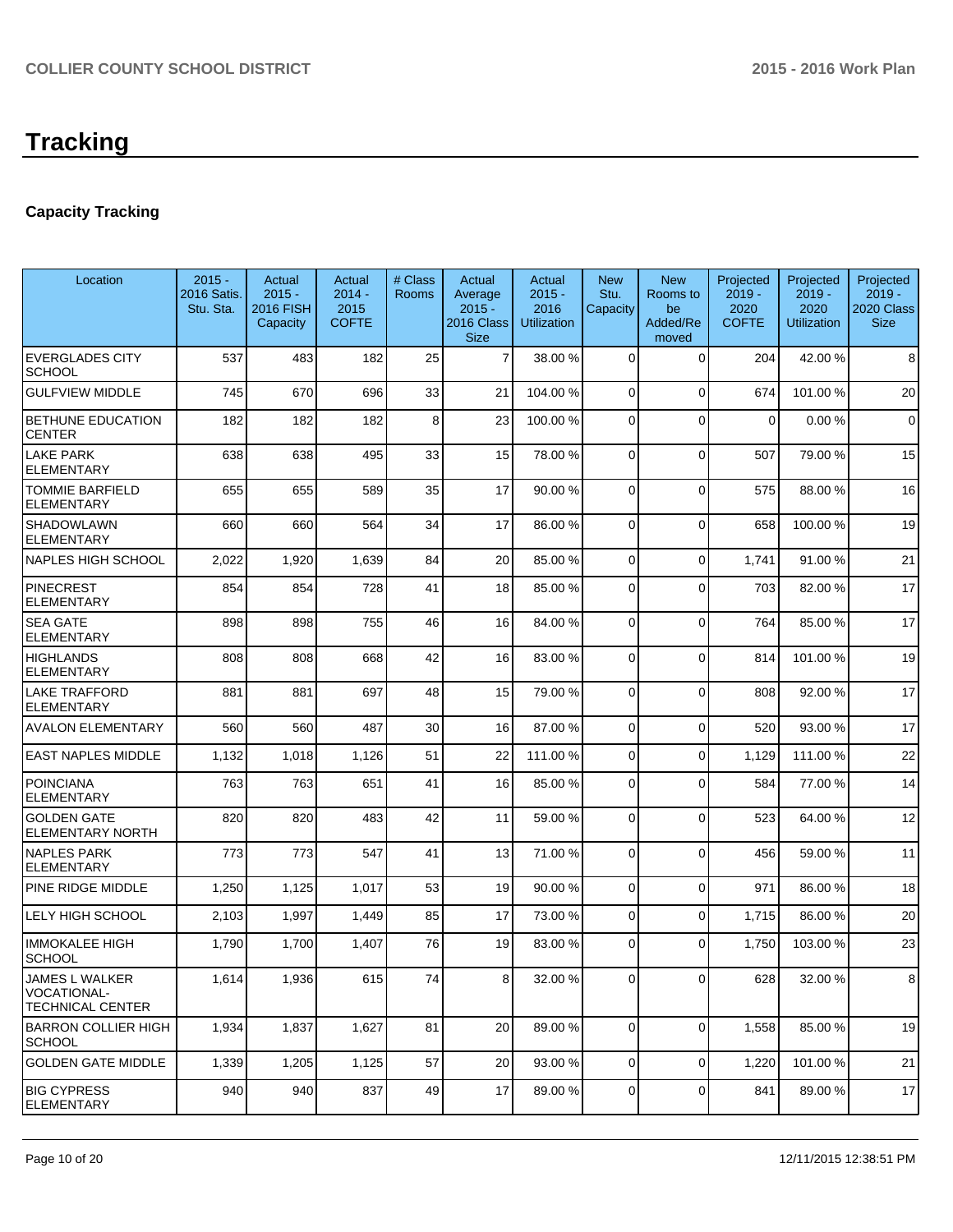| <b>VILLAGE OAKS</b><br><b>ELEMENTARY</b>                                      | 839   | 839   | 489      | 45 | 11       | 58.00 %  | $\overline{0}$ | $\Omega$       | 627         | 75.00 %  | 14          |
|-------------------------------------------------------------------------------|-------|-------|----------|----|----------|----------|----------------|----------------|-------------|----------|-------------|
| <b>GOLDEN TERRACE</b><br>ELEMENTARY NORTH                                     | 747   | 747   | 529      | 39 | 14       | 71.00 %  | $\Omega$       | $\Omega$       | 569         | 76.00 %  | 15          |
| <b>IMMOKALEE MIDDLE</b>                                                       | 2,066 | 1,859 | 1,385    | 89 | 16       | 75.00 %  | $\overline{0}$ | $\mathbf 0$    | 1,492       | 80.00%   | 17          |
| <b>VINEYARDS</b><br><b>ELEMENTARY</b>                                         | 937   | 937   | 779      | 50 | 16       | 83.00 %  | $\overline{0}$ | $\Omega$       | 850         | 91.00 %  | 17          |
| <b>LELY ELEMENTARY</b>                                                        | 821   | 821   | 654      | 45 | 15       | 80.00 %  | $\overline{0}$ | $\Omega$       | 655         | 80.00%   | 15          |
| <b>LAUREL OAK</b><br><b>ELEMENTARY</b>                                        | 864   | 864   | 839      | 47 | 18       | 97.00 %  | $\overline{0}$ | $\Omega$       | 906         | 105.00 % | 19          |
| <b>OAKRIDGE MIDDLE</b>                                                        | 1,470 | 1,323 | 1,081    | 64 | 17       | 82.00 %  | 0              | $\Omega$       | 1,091       | 82.00 %  | 17          |
| <b>ALTERNATIVE SCHOOL</b>                                                     | 282   | 282   | 295      | 15 | 20       | 104.00 % | 0              | $\Omega$       | $\Omega$    | 0.00%    | $\mathbf 0$ |
| <b>MANATEE</b><br><b>ELEMENTARY</b>                                           | 784   | 784   | 770      | 40 | 19       | 98.00 %  | 0              | $\mathbf 0$    | 838         | 107.00%  | 21          |
| MANATEE MIDDLE                                                                | 1,477 | 1,329 | 935      | 64 | 15       | 70.00 %  | $\Omega$       | $\Omega$       | 990         | 74.00%   | 15          |
| <b>PELICAN MARSH</b><br><b>ELEMENTARY</b>                                     | 846   | 846   | 773      | 46 | 17       | 91.00 %  | $\Omega$       | $\Omega$       | 741         | 88.00 %  | 16          |
| <b>GULF COAST HIGH</b><br><b>SCHOOL</b>                                       | 2,154 | 2,046 | 1,964    | 87 | 23       | 96.00 %  | $\Omega$       | $\mathbf 0$    | 2,212       | 108.00%  | 25          |
| <b>CORKSCREW</b><br><b>ELEMENTARY</b>                                         | 836   | 836   | 633      | 45 | 14       | 76.00 %  | $\Omega$       | $\Omega$       | 623         | 75.00 %  | 14          |
| <b>CORKSCREW MIDDLE</b>                                                       | 1,142 | 1,027 | 707      | 48 | 15       | 69.00 %  | $\Omega$       | $\Omega$       | 758         | 74.00%   | 16          |
| <b>OSCEOLA</b><br><b>ELEMENTARY</b>                                           | 767   | 767   | 687      | 41 | 17       | 90.00 %  | $\Omega$       | $\Omega$       | 592         | 77.00 %  | 14          |
| <b>CALUSA PARK</b><br><b>ELEMENTARY</b>                                       | 978   | 978   | 853      | 51 | 17       | 87.00 %  | $\Omega$       | $\mathbf 0$    | 924         | 94.00%   | 18          |
| <b>SABAL PALM</b><br><b>ELEMENTARY</b>                                        | 772   | 772   | 522      | 41 | 13       | 68.00 %  | $\Omega$       | $\Omega$       | 525         | 68.00%   | 13          |
| <b>GOLDEN TERRACE</b><br><b>ELEMENTARY SOUTH</b>                              | 589   | 589   | 468      | 28 | 17       | 79.00 %  | $\Omega$       | $\Omega$       | 468         | 79.00 %  | 17          |
| <b>GOLDEN GATE</b><br><b>ELEMENTARY SOUTH</b>                                 | 409   | 409   | 397      | 20 | 20       | 97.00 %  | $\Omega$       | $\Omega$       | 419         | 102.00%  | 21          |
| <b>GOLDEN GATE HIGH</b><br><b>SCHOOL</b>                                      | 2,124 | 2,017 | 1,612    | 87 | 19       | 80.00 %  | $\Omega$       | $\mathbf 0$    | 1,705       | 85.00 %  | 20          |
| PALMETTO RIDGE HIGH<br><b>SCHOOL</b>                                          | 2,025 | 1,923 | 1,725    | 86 | 20       | 90.00 %  | $\Omega$       | $\Omega$       | 1,799       | 94.00%   | 21          |
| NORTH NAPLES MIDDLE                                                           | 1,093 | 983   | 923      | 48 | 19       | 94.00 %  | οI             | $\overline{0}$ | 937         | 95.00 %  | 20          |
| <b>ESTATES ELEMENTARY</b>                                                     | 779   | 779   | 561      | 41 | 14       | 72.00 %  | $\overline{0}$ | $\Omega$       | 485         | 62.00%   | 12          |
| VETERANS MEMORIAL<br>ELEMENTARY                                               | 944   | 944   | 815      | 49 | 17       | 86.00 %  | $\overline{0}$ | $\mathbf 0$    | 741         | 78.00 %  | 15          |
| <b>MARCO ISLAND</b><br><b>CHARTER MIDDLE</b><br><b>SCHOOL</b>                 | 523   | 470   | 435      | 23 | 19       | 92.00 %  | $\overline{0}$ | $\Omega$       | $\mathbf 0$ | 0.00%    | $\mathbf 0$ |
| <b>CYPRESS PALM MIDDLE</b>                                                    | 1,308 | 1,177 | 739      | 56 | 13       | 63.00 %  | $\overline{0}$ | $\mathbf 0$    | 741         | 63.00 %  | 13          |
| PARKSIDE<br>ELEMENTARY                                                        | 919   | 919   | 690      | 49 | 14       | 75.00 %  | $\overline{0}$ | $\mathbf 0$    | 773         | 84.00%   | 16          |
| LEILA B. CANANT<br><b>PROFESSIONAL</b><br><b>DEVELOPMENT</b><br><b>CENTER</b> | 0     | 0     | $\Omega$ | 0  | $\Omega$ | 0.00 %   | $\Omega$       | $\Omega$       | 0           | 0.00%    | $\mathbf 0$ |
| <b>EDEN PARK</b><br><b>ELEMENTARY</b>                                         | 824   | 824   | 686      | 43 | 16       | 83.00 %  | $\Omega$       | $\mathbf 0$    | 771         | 94.00%   | 18          |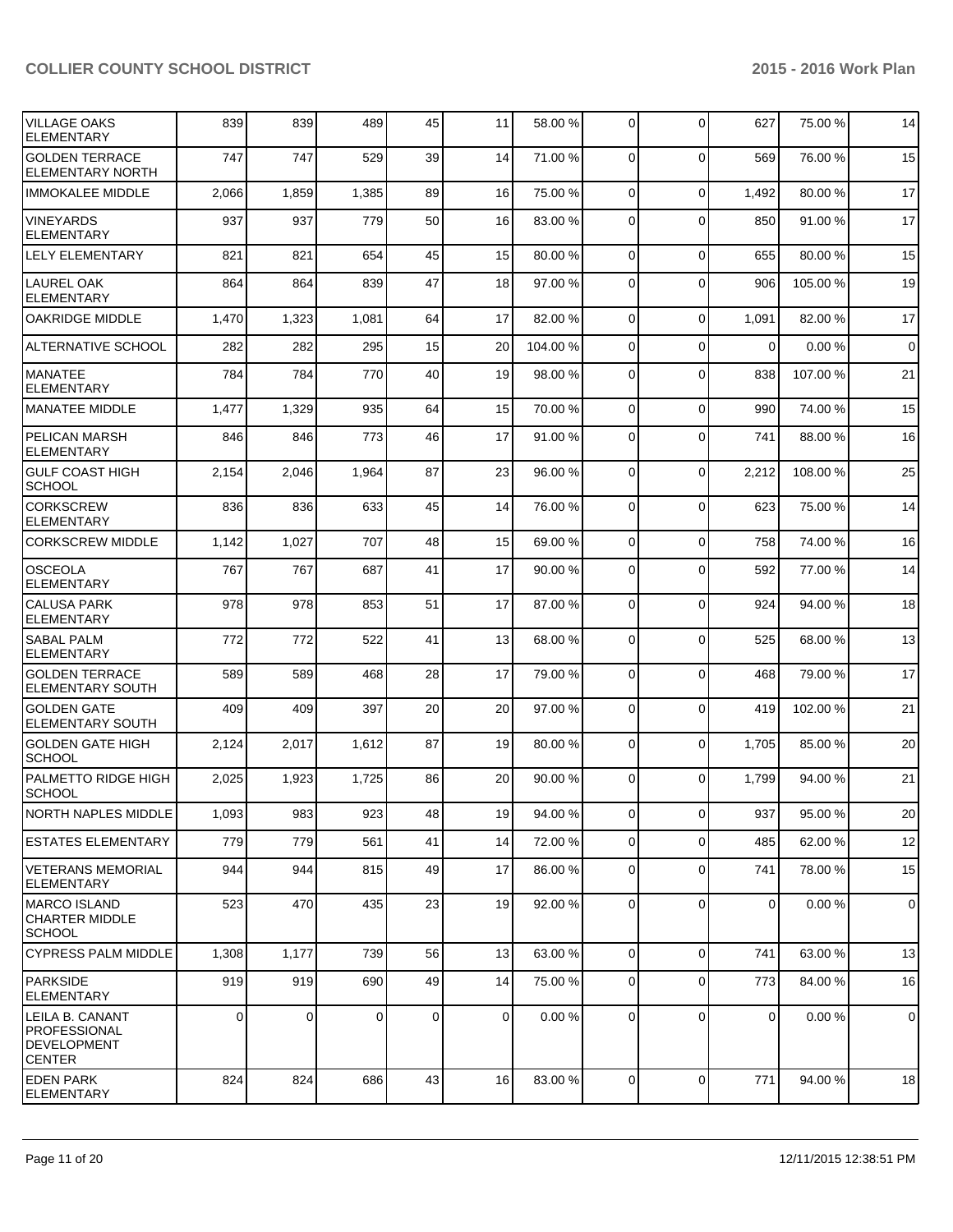**43,917**

| <b>IPALMETTO</b><br><b>IELEMENTARY</b>       | 919    | 919    | 547    | 49              |      | 60.00%   |   | 606    | 66.00 %   | 12             |
|----------------------------------------------|--------|--------|--------|-----------------|------|----------|---|--------|-----------|----------------|
| <b>IMIKE DAVIS</b><br>IELEMENTARY            | 919    | 919    | 7971   | 49              | 16   | 87.00 %  |   | 769    | 84.00 %   | 16             |
| <b>IIMMOKALEE</b><br><b>TECHNICAL CENTER</b> | 421    | 631    | 56     | 23 <sub>l</sub> |      | $9.00\%$ |   |        | $0.00 \%$ | $\overline{0}$ |
|                                              | 55.476 | 53,883 | 42,911 | 2,617           | 16 I | 79.64 %  | 0 | 43,950 | 81.57 %   | 17             |

The COFTE Projected Total (43,950) for 2019 - 2020 must match the Official Forecasted COFTE Total (43,917 ) for 2019 - 2020 before this section can be completed. In the event that the COFTE Projected Total does not match the Official forecasted COFTE, then the Balanced Projected COFTE Table should be used to balance COFTE.

| Projected COFTE for 2019 - 2020 |        | <b>Grade Level Type</b> | <b>Balanced Projected</b><br>COFTE for 2019 - 2020 |
|---------------------------------|--------|-------------------------|----------------------------------------------------|
| Elementary (PK-3)               | 12,380 |                         |                                                    |
| Middle $(4-8)$                  | 17,766 |                         |                                                    |
|                                 |        | Elementary (PK-3)       | -33                                                |
| High (9-12)                     | 13,771 |                         |                                                    |
|                                 |        | Middle (4-8)            |                                                    |
|                                 | 43,917 |                         |                                                    |
|                                 |        | High (9-12)             |                                                    |
|                                 |        |                         |                                                    |

#### **Relocatable Replacement**

Number of relocatable classrooms clearly identified and scheduled for replacement in the school board adopted financially feasible 5-year district work program.

| Location                                 | $2015 - 2016$ | $2016 - 2017$ | 2017 - 2018 | $2018 - 2019$ | 2019 - 2020 | Year 5 Total |
|------------------------------------------|---------------|---------------|-------------|---------------|-------------|--------------|
| <b>Total Relocatable Replacements: I</b> |               | o             |             |               |             |              |

## **Charter Schools Tracking**

Information regarding the use of charter schools.

| Location-Type                                      | # Relocatable<br>units or<br>permanent<br>classrooms | Owner           | Year Started or<br>Scheduled | Student<br><b>Stations</b> | <b>Students</b><br>Enrolled | Years in<br>Contract | <b>Total Charter</b><br><b>Students</b><br>projected for<br>2019 - 2020 |
|----------------------------------------------------|------------------------------------------------------|-----------------|------------------------------|----------------------------|-----------------------------|----------------------|-------------------------------------------------------------------------|
| Marco Island Charter Middle<br>School              |                                                      | 25 SCHOOL BOARD | 1998                         | 486                        | 436                         | 15                   | 436                                                                     |
| Community School of Immokalee                      |                                                      | 22 OTHER        | 2000                         | 300                        | 229                         |                      | 229                                                                     |
| Marco Island Academy Charter<br><b>High School</b> |                                                      | 18 <b>OTHER</b> | 2011                         | 350                        | 225                         |                      | 225                                                                     |
| <b>Gulf Coast Charter Academy</b><br>South         |                                                      | 34 LEASE RENT   | 2013                         | 663                        | 663                         |                      | 663                                                                     |
| Mason Classical Academy                            |                                                      | 35 LEASE RENT   | 2014                         | 685                        | 682                         |                      | 682                                                                     |
|                                                    | 134                                                  |                 |                              | 2,484                      | 2,235                       |                      | 2,235                                                                   |

## **Special Purpose Classrooms Tracking**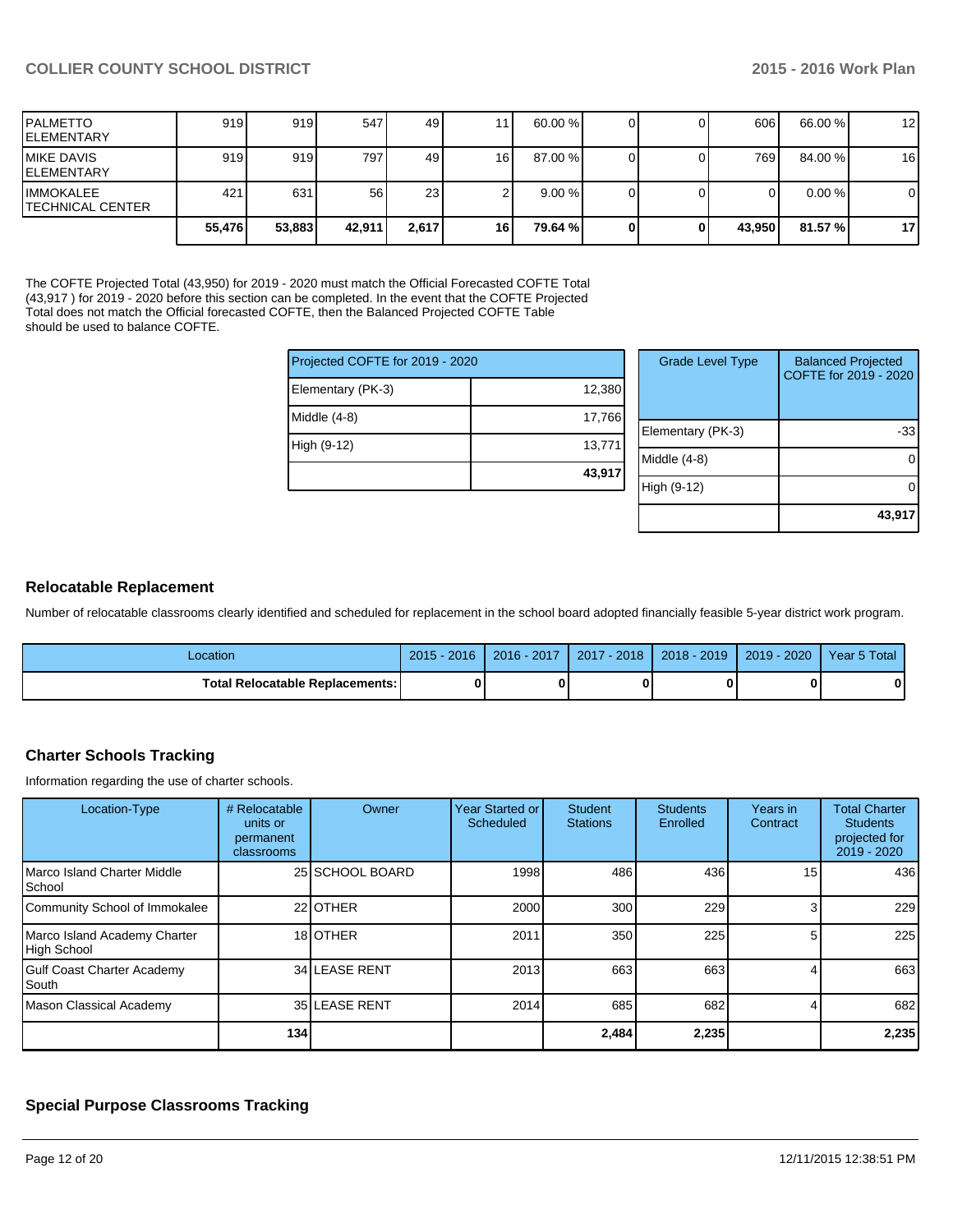The number of classrooms that will be used for certain special purposes in the current year, by facility and type of classroom, that the district will, 1), not use for educational purposes, and 2), the co-teaching classrooms that are not open plan classrooms and will be used for educational purposes.

| School                                        | <b>School Type</b>                   | # of Elementary<br>K-3 Classrooms | # of Middle 4-8<br><b>Classrooms</b> | # of High 9-12<br><b>Classrooms</b> | # of ESE<br><b>Classrooms</b> | # of Combo<br><b>Classrooms</b> | Total<br><b>Classrooms</b>        |
|-----------------------------------------------|--------------------------------------|-----------------------------------|--------------------------------------|-------------------------------------|-------------------------------|---------------------------------|-----------------------------------|
|                                               | <b>Total Educational Classrooms:</b> | $\bf{0}$                          | $\bf{0}$                             | $\bf{0}$                            | $\mathbf{0}$                  | 0                               | 0                                 |
| School                                        | <b>School Type</b>                   | # of Elementary<br>K-3 Classrooms | # of Middle 4-8<br><b>Classrooms</b> | # of High 9-12<br>Classrooms        | # of ESE<br><b>Classrooms</b> | # of Combo<br><b>Classrooms</b> | <b>Total</b><br><b>Classrooms</b> |
| <b>NAPLES HIGH SCHOOL</b>                     | Co-Teaching                          | 0                                 | $\Omega$                             |                                     | $\Omega$                      | 0                               |                                   |
| PINECREST ELEMENTARY                          | Co-Teaching                          |                                   | 5                                    | ŋ                                   | O                             |                                 | 6                                 |
| <b>HIGHLANDS ELEMENTARY</b>                   | Co-Teaching                          |                                   | 5                                    | 0                                   | $\Omega$                      | $\Omega$                        | 6                                 |
| <b>CORKSCREW MIDDLE</b>                       | Co-Teaching                          | U                                 | 10                                   | $\Omega$                            | $\Omega$                      | $\Omega$                        | 10                                |
| <b>VETERANS MEMORIAL</b><br><b>ELEMENTARY</b> | Co-Teaching                          |                                   |                                      | 0                                   | $\Omega$                      |                                 | 5 <sup>1</sup>                    |
| POINCIANA ELEMENTARY                          | Co-Teaching                          | $\mathbf 0$                       | 3                                    | 0                                   | $\Omega$                      | 0                               | 3                                 |
| <b>NAPLES PARK ELEMENTARY</b>                 | Co-Teaching                          | $\Omega$                          | 2                                    | $\Omega$                            | $\Omega$                      | $\Omega$                        | $\overline{2}$                    |
| PINE RIDGE MIDDLE                             | Co-Teaching                          | 0                                 | 10                                   | $\mathbf 0$                         | $\Omega$                      | 0                               | 10                                |
| <b>LELY HIGH SCHOOL</b>                       | Co-Teaching                          | $\Omega$                          | $\mathbf 0$                          | 5                                   | $\Omega$                      | $\Omega$                        | 5 <sub>5</sub>                    |
| <b>NORTH NAPLES MIDDLE</b>                    | Co-Teaching                          | $\Omega$                          | 7                                    | $\mathbf 0$                         | $\Omega$                      | $\Omega$                        | 7                                 |
| <b>GULFVIEW MIDDLE</b>                        | Co-Teaching                          | $\Omega$                          |                                      | 0                                   | $\Omega$                      | 0                               | 1                                 |
| <b>BARRON COLLIER HIGH SCHOOL</b>             | Co-Teaching                          | $\Omega$                          | 0                                    | 2                                   | $\Omega$                      | $\Omega$                        | 2                                 |
| <b>GOLDEN GATE MIDDLE</b>                     | Co-Teaching                          | $\Omega$                          |                                      | $\Omega$                            | $\Omega$                      | $\Omega$                        | 4                                 |
| <b>BIG CYPRESS ELEMENTARY</b>                 | Co-Teaching                          | 3                                 |                                      | $\mathbf 0$                         | $\Omega$                      | 0                               | 7                                 |
| <b>IMMOKALEE MIDDLE</b>                       | Co-Teaching                          | 0                                 | 2                                    | $\Omega$                            | $\Omega$                      | $\Omega$                        | 2                                 |
| LAUREL OAK ELEMENTARY                         | Co-Teaching                          |                                   |                                      | $\mathbf 0$                         | $\Omega$                      | $\Omega$                        | 2                                 |
| <b>OAKRIDGE MIDDLE</b>                        | Co-Teaching                          | 0                                 | 6                                    | 0                                   | $\Omega$                      | 0                               | 6                                 |
| MANATEE ELEMENTARY                            | Co-Teaching                          |                                   | 0                                    | $\mathbf 0$                         | $\Omega$                      | $\Omega$                        | 1                                 |
| MANATEE MIDDLE                                | Co-Teaching                          | 0                                 |                                      | 0                                   | $\Omega$                      | 0                               | 4                                 |
| <b>GULF COAST HIGH SCHOOL</b>                 | Co-Teaching                          | $\Omega$                          | $\Omega$                             | 3                                   | $\Omega$                      | 0                               | 3                                 |
| CYPRESS PALM MIDDLE                           | Co-Teaching                          | υ                                 |                                      | U                                   | υ                             | U                               | Ш                                 |
| <b>PARKSIDE ELEMENTARY</b>                    | Co-Teaching                          | 3 <sup>1</sup>                    | $\mathbf{1}$                         | $\overline{0}$                      | $\overline{0}$                | $\mathbf 0$                     | $\overline{4}$                    |
| <b>EDEN PARK ELEMENTARY</b>                   | Co-Teaching                          | $\overline{2}$                    | $\overline{0}$                       | 0                                   | $\overline{0}$                | $\mathbf 0$                     | $2 \mid$                          |
| MIKE DAVIS ELEMENTARY                         | Co-Teaching                          | 6                                 | $\mathbf 2$                          | 0                                   | $\overline{0}$                | 0                               | 8 <sup>1</sup>                    |
| <b>Total Co-Teaching Classrooms:</b>          |                                      | 21                                | 70                                   | 14                                  | $\mathbf{0}$                  | $\pmb{0}$                       | 105                               |

#### **Infrastructure Tracking**

**Necessary offsite infrastructure requirements resulting from expansions or new schools. This section should include infrastructure information related to capacity project schedules and other project schedules (Section 4).**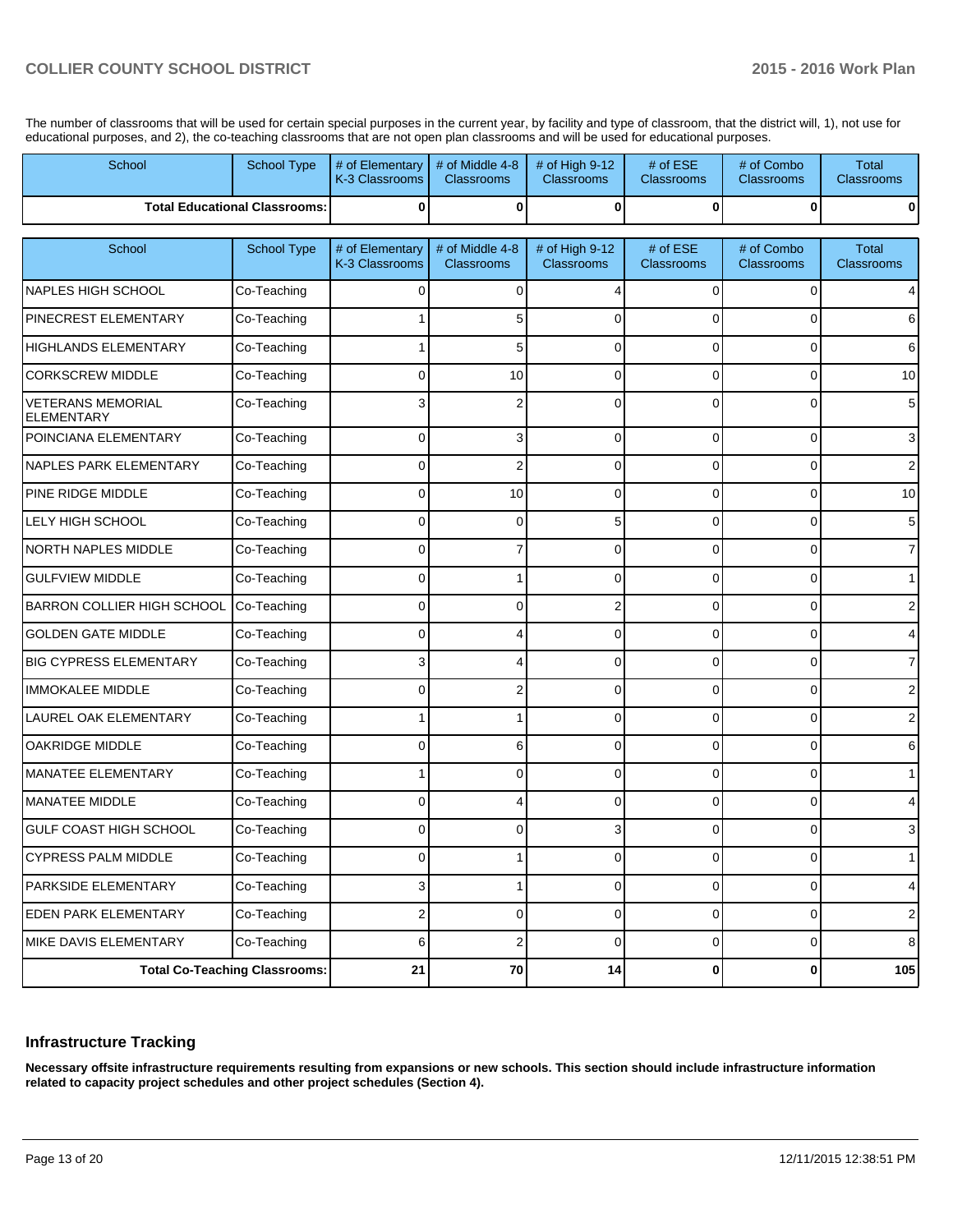N/A

**Proposed location of planned facilities, whether those locations are consistent with the comprehensive plans of all affected local governments, and recommendations for infrastructure and other improvements to land adjacent to existing facilities. Provisions of 1013.33(12), (13) and (14) and 1013.36 must be addressed for new facilities planned within the 1st three years of the plan (Section 5).**

N/A

**Consistent with Comp Plan?** Yes

#### **Net New Classrooms**

The number of classrooms, by grade level and type of construction, that were added during the last fiscal year.

| List the net new classrooms added in the 2014 - 2015 fiscal year.                                                                                       |                              |                                   |                                |                        | Ivear.                                                                 |                            | List the net new classrooms to be added in the 2015 - 2016 fiscal |                        |
|---------------------------------------------------------------------------------------------------------------------------------------------------------|------------------------------|-----------------------------------|--------------------------------|------------------------|------------------------------------------------------------------------|----------------------------|-------------------------------------------------------------------|------------------------|
| "Classrooms" is defined as capacity carrying classrooms that are added to increase<br>capacity to enable the district to meet the Class Size Amendment. |                              |                                   |                                |                        | Totals for fiscal year 2015 - 2016 should match totals in Section 15A. |                            |                                                                   |                        |
| Location                                                                                                                                                | $2014 - 2015$ #<br>Permanent | $2014 - 2015$ #<br><b>Modular</b> | $2014 - 2015$ #<br>Relocatable | $2014 - 2015$<br>Total | $2015 - 2016$ #<br>Permanent                                           | $2015 - 2016$ #<br>Modular | $2015 - 2016$ #<br>Relocatable                                    | $2015 - 2016$<br>Total |
| Elementary (PK-3)                                                                                                                                       |                              |                                   |                                |                        |                                                                        |                            |                                                                   | 01                     |
| Middle (4-8)                                                                                                                                            | 16 <sub>1</sub>              |                                   |                                | 16                     |                                                                        |                            |                                                                   |                        |
| High (9-12)                                                                                                                                             |                              |                                   |                                |                        |                                                                        |                            |                                                                   |                        |
|                                                                                                                                                         | 16                           |                                   |                                | 16                     |                                                                        |                            |                                                                   | 0                      |

## **Relocatable Student Stations**

Number of students that will be educated in relocatable units, by school, in the current year, and the projected number of students for each of the years in the workplan.

| <b>Site</b>                    | $2015 - 2016$ | 2016 - 2017 | 2017 - 2018 | 2018 - 2019  | 2019 - 2020 | 5 Year Average |
|--------------------------------|---------------|-------------|-------------|--------------|-------------|----------------|
| llake park elementary          | 68            |             |             |              |             | 14             |
| TOMMIE BARFIELD ELEMENTARY     | 55            |             | o           |              | 0           | 11             |
| <b>SHADOWLAWN ELEMENTARY</b>   | ſ             |             | 0           | 0            | $\Omega$    |                |
| NAPLES HIGH SCHOOL             |               |             |             | 0            | 0           |                |
| IPINECREST ELEMENTARY          |               |             |             |              |             |                |
| <b>SEA GATE ELEMENTARY</b>     |               |             | n           | ∩            | $\Omega$    | U              |
| BETHUNE EDUCATION CENTER       | n             |             | U           | <sup>0</sup> | $\Omega$    | 0              |
| <b>ICALUSA PARK ELEMENTARY</b> | 54            | $\Omega$    | U           | <sup>0</sup> | $\Omega$    | 11             |
| <b>SABAL PALM ELEMENTARY</b>   | n             |             | o           | 0            | $\Omega$    | U              |
| NORTH NAPLES MIDDLE            |               |             | 0           | 0            | $\Omega$    | 0              |
| <b>IESTATES ELEMENTARY</b>     |               |             | n           | 0            | $\Omega$    | o              |
| EVERGLADES CITY SCHOOL         |               |             |             |              |             |                |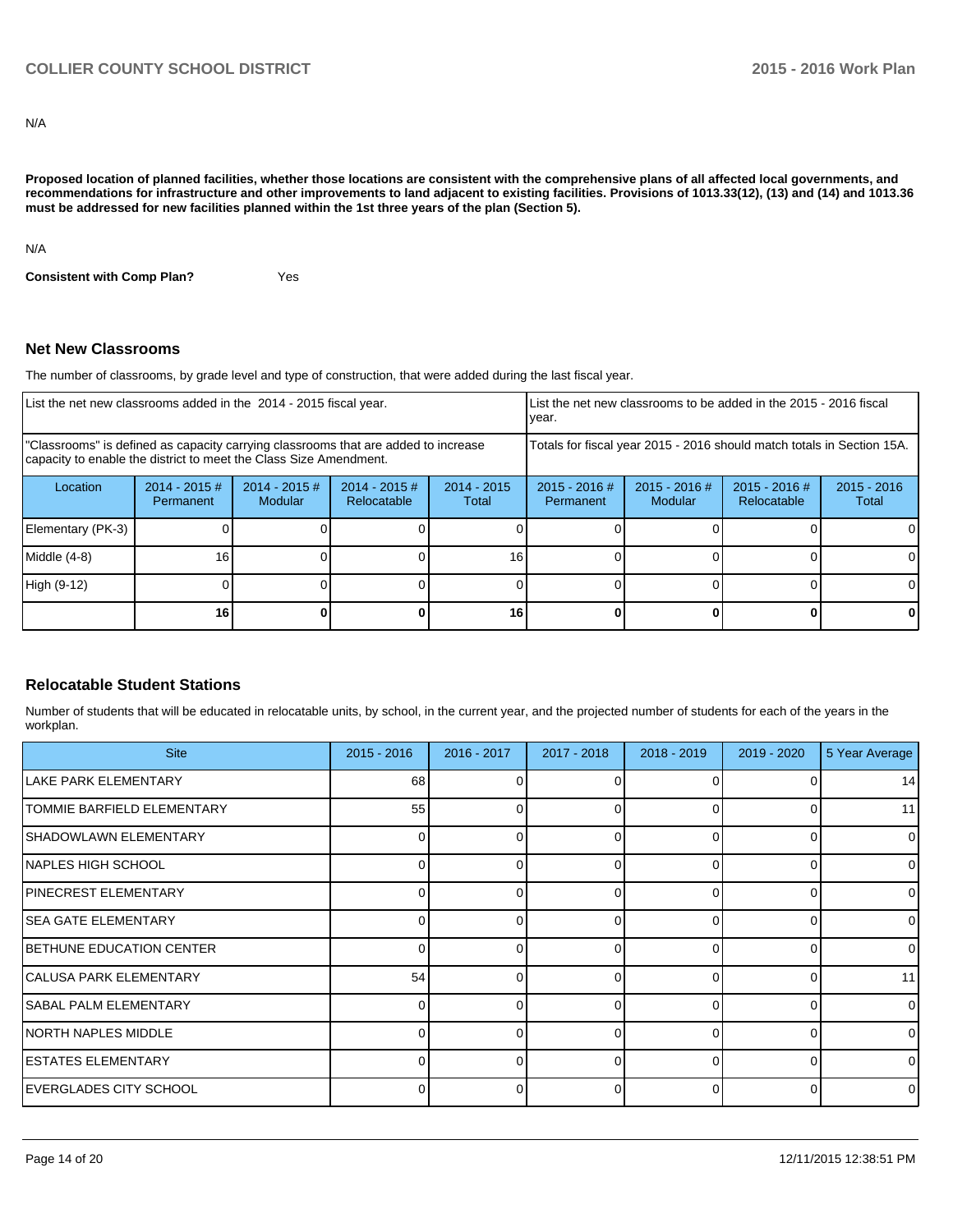| <b>GULFVIEW MIDDLE</b>                               | $\Omega$        | 7           | 0        | 10             | 4           | $\overline{4}$ |
|------------------------------------------------------|-----------------|-------------|----------|----------------|-------------|----------------|
| PELICAN MARSH ELEMENTARY                             | 0               | 0           | 0        | $\Omega$       | $\Omega$    | $\overline{0}$ |
| <b>GULF COAST HIGH SCHOOL</b>                        | 225             | 366         | 383      | 399            | 379         | 350            |
| <b>CYPRESS PALM MIDDLE</b>                           | 0               | $\mathbf 0$ | 0        | $\Omega$       | 0           | $\overline{0}$ |
| <b>PARKSIDE ELEMENTARY</b>                           | 0               | 0           | 0        | $\Omega$       | $\Omega$    | $\overline{0}$ |
| <b>OSCEOLA ELEMENTARY</b>                            | 0               | $\Omega$    | $\Omega$ | $\Omega$       | $\Omega$    | $\overline{0}$ |
| <b>OAKRIDGE MIDDLE</b>                               | 0               | $\Omega$    | $\Omega$ | $\Omega$       | $\Omega$    | $\overline{0}$ |
| <b>ALTERNATIVE SCHOOL</b>                            | 20              | $\mathbf 0$ | $\Omega$ | $\Omega$       | $\Omega$    | $\overline{4}$ |
| MANATEE ELEMENTARY                                   | 18              | 60          | 68       | 71             | 72          | 58             |
| MANATEE MIDDLE                                       | 0               | 0           | 0        | $\Omega$       | $\mathbf 0$ | $\overline{0}$ |
| <b>VILLAGE OAKS ELEMENTARY</b>                       | 0               | $\Omega$    | $\Omega$ | $\Omega$       | $\mathbf 0$ | $\overline{0}$ |
| GOLDEN TERRACE ELEMENTARY NORTH                      | 0               | 0           | $\Omega$ | $\Omega$       | $\Omega$    | $\overline{0}$ |
| IMMOKALEE MIDDLE                                     | $\Omega$        | 0           | $\Omega$ | $\Omega$       | $\Omega$    | $\overline{0}$ |
| <b>VINEYARDS ELEMENTARY</b>                          | 54              | $\mathbf 0$ | $\Omega$ | $\Omega$       | $\mathbf 0$ | 11             |
| <b>LELY ELEMENTARY</b>                               | 0               | 0           | 0        | $\Omega$       | $\Omega$    | $\mathbf 0$    |
| LAUREL OAK ELEMENTARY                                | 162             | 6           | 17       | 21             | 42          | 50             |
| IMMOKALEE HIGH SCHOOL                                | 0               | 0           | 0        | 24             | 50          | 15             |
| JAMES L WALKER VOCATIONAL-TECHNICAL<br><b>CENTER</b> | 0               | $\Omega$    | 0        | $\Omega$       | $\Omega$    | $\overline{0}$ |
| BARRON COLLIER HIGH SCHOOL                           | $\Omega$        | $\mathbf 0$ | 0        | $\Omega$       | $\Omega$    | $\overline{0}$ |
| <b>GOLDEN GATE MIDDLE</b>                            | $\Omega$        | $\mathbf 0$ | 0        | $\Omega$       | 14          | 3              |
| <b>BIG CYPRESS ELEMENTARY</b>                        | $\Omega$        | $\mathbf 0$ | 0        | $\Omega$       | $\Omega$    | $\overline{0}$ |
| POINCIANA ELEMENTARY                                 | $\Omega$        | 0           | 0        | $\Omega$       | $\Omega$    | $\overline{0}$ |
| <b>GOLDEN GATE ELEMENTARY NORTH</b>                  | 23              | $\mathbf 0$ | 0        | $\Omega$       | $\Omega$    | 5              |
| NAPLES PARK ELEMENTARY                               | 23              | 0           | $\Omega$ | $\Omega$       | $\Omega$    | 5              |
| PINE RIDGE MIDDLE                                    | 10 <sup>1</sup> | 0           | 0        | $\overline{0}$ | 0           | 2              |
| LELY HIGH SCHOOL                                     | $\Omega$        | $\mathbf 0$ | 0        | $\Omega$       | $\Omega$    | $\mathbf{O}$   |
| <b>GOLDEN TERRACE ELEMENTARY SOUTH</b>               | $\Omega$        | $\mathbf 0$ | 0        | $\overline{0}$ | $\mathbf 0$ | $\overline{0}$ |
| <b>GOLDEN GATE ELEMENTARY SOUTH</b>                  | $\Omega$        | $\mathbf 0$ | 0        | $\overline{0}$ | $\mathbf 0$ | $\overline{0}$ |
| <b>GOLDEN GATE HIGH SCHOOL</b>                       | $\Omega$        | $\mathbf 0$ | 0        | $\overline{0}$ | $\mathbf 0$ | $\overline{0}$ |
| PALMETTO RIDGE HIGH SCHOOL                           | $\Omega$        | $\mathbf 0$ | 0        | $\overline{0}$ | $\mathbf 0$ | $\overline{0}$ |
| VETERANS MEMORIAL ELEMENTARY                         | $\Omega$        | $\mathbf 0$ | 0        | $\overline{0}$ | $\mathbf 0$ | $\overline{0}$ |
| HIGHLANDS ELEMENTARY                                 | $\Omega$        | 0           | 0        | $\overline{0}$ | 6           | 1 <sup>1</sup> |
| LAKE TRAFFORD ELEMENTARY                             | $\Omega$        | $\mathbf 0$ | 0        | $\Omega$       | $\Omega$    | $\overline{0}$ |
| <b>AVALON ELEMENTARY</b>                             | 94              | 55          | 54       | 55             | 54          | 62             |
| <b>EAST NAPLES MIDDLE</b>                            | $\overline{0}$  | 93          | 85       | 101            | 110         | 78             |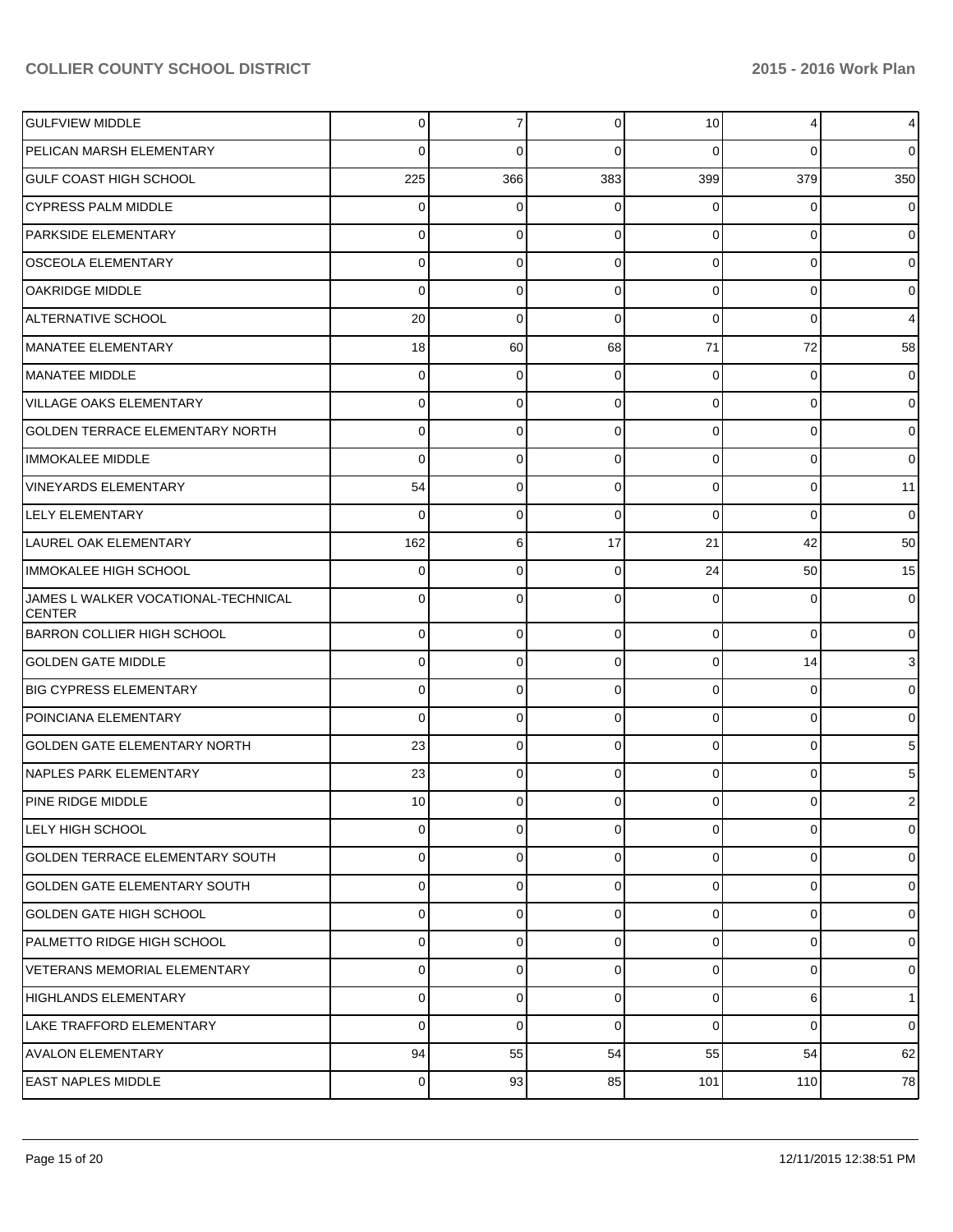| <b>CORKSCREW ELEMENTARY</b>                         |  |  |  |
|-----------------------------------------------------|--|--|--|
| ICORKSCREW MIDDLE                                   |  |  |  |
| IEDEN PARK ELEMENTARY                               |  |  |  |
| IPALMETTO ELEMENTARY                                |  |  |  |
| IMIKE DAVIS ELEMENTARY                              |  |  |  |
| IIMMOKALEE TECHNICAL CENTER                         |  |  |  |
| IMARCO ISLAND CHARTER MIDDLE SCHOOL                 |  |  |  |
| LEILA B. CANANT PROFESSIONAL DEVELOPMENT<br>ICENTER |  |  |  |

| Totals for COLLIER COUNTY SCHOOL DISTRICT         |        |        |               |        |        |        |
|---------------------------------------------------|--------|--------|---------------|--------|--------|--------|
| Total students in relocatables by year.           | 806    | 587    | 607           | 681    | 731    | 682    |
| Total number of COFTE students projected by year. | 43,295 | 43.643 | 43.829        | 43.902 | 43.917 | 43.717 |
| Percent in relocatables by year.                  | 2%     | %      | $\frac{1}{2}$ | 2%     | 2 % I  | 2%     |

## **Leased Facilities Tracking**

Exising leased facilities and plans for the acquisition of leased facilities, including the number of classrooms and student stations, as reported in the educational plant survey, that are planned in that location at the end of the five year workplan.

| Location                           | # of Leased<br>Classrooms 2015 -<br>2016 | <b>FISH Student</b><br><b>Stations</b> | Owner      | # of Leased<br>Classrooms 2019 -<br>2020 | <b>FISH Student</b><br><b>Stations</b> |
|------------------------------------|------------------------------------------|----------------------------------------|------------|------------------------------------------|----------------------------------------|
| <b>ILAKE PARK ELEMENTARY</b>       |                                          |                                        | 68 Leased  |                                          | $\overline{0}$                         |
| <b>IGULF COAST HIGH SCHOOL</b>     | 9                                        |                                        | 225 Leased | 15                                       | 379                                    |
| <b>IVINEYARDS ELEMENTARY</b>       |                                          |                                        | 18 Leased  |                                          | 18                                     |
| <b>ITOMMIE BARFIELD ELEMENTARY</b> |                                          |                                        | 15 Leased  |                                          | 15 <sup>1</sup>                        |
| <b>IAVALON ELEMENTARY</b>          |                                          |                                        | 76 Leased  |                                          | 54                                     |
| <b>IPINE RIDGE MIDDLE</b>          |                                          |                                        | 10 Leased  |                                          | 10 <sup>1</sup>                        |
| <b>ICALUSA PARK ELEMENTARY</b>     | 3                                        |                                        | 54 Leased  |                                          | $\Omega$                               |
|                                    | 23                                       | 466                                    |            | 29                                       | 476                                    |

## **Failed Standard Relocatable Tracking**

Relocatable units currently reported by school, from FISH, and the number of relocatable units identified as 'Failed Standards'.

Nothing reported for this section.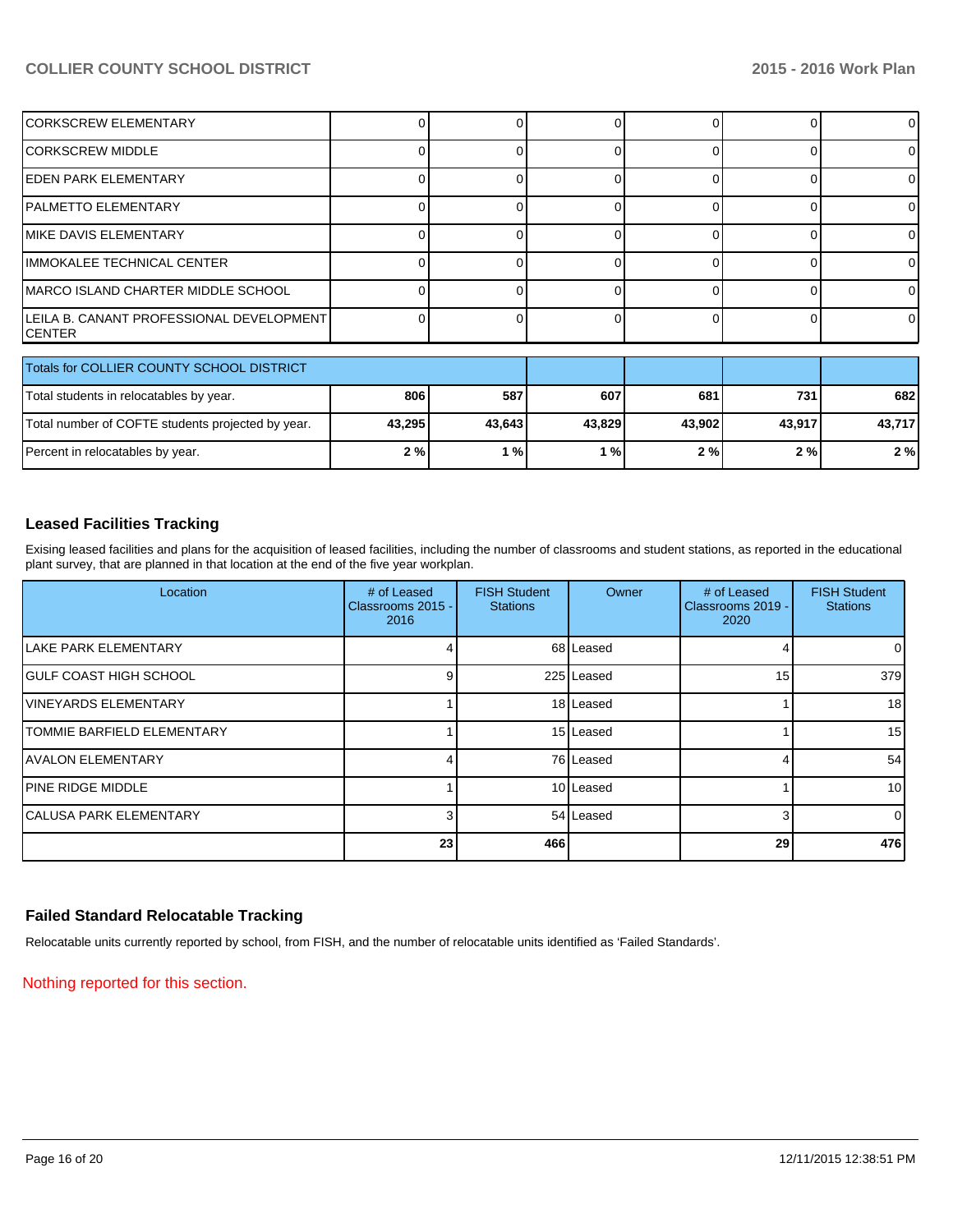# **Planning**

#### **Class Size Reduction Planning**

**Plans approved by the school board that reduce the need for permanent student stations such as acceptable school capacity levels, redistricting, busing, year-round schools, charter schools, magnet schools, public-private partnerships, multitrack scheduling, grade level organization, block scheduling, or other alternatives.**

The District manages its existing capacity through space utilization review, placement of voluntary PK and special programs, monitoring charter school enrollment and impacts of birth data on kindergarten enrollment. Additionally, the need for attendance boundary adjustments is evaluated annually.

### **School Closure Planning**

**Plans for the closure of any school, including plans for disposition of the facility or usage of facility space, and anticipated revenues.**

None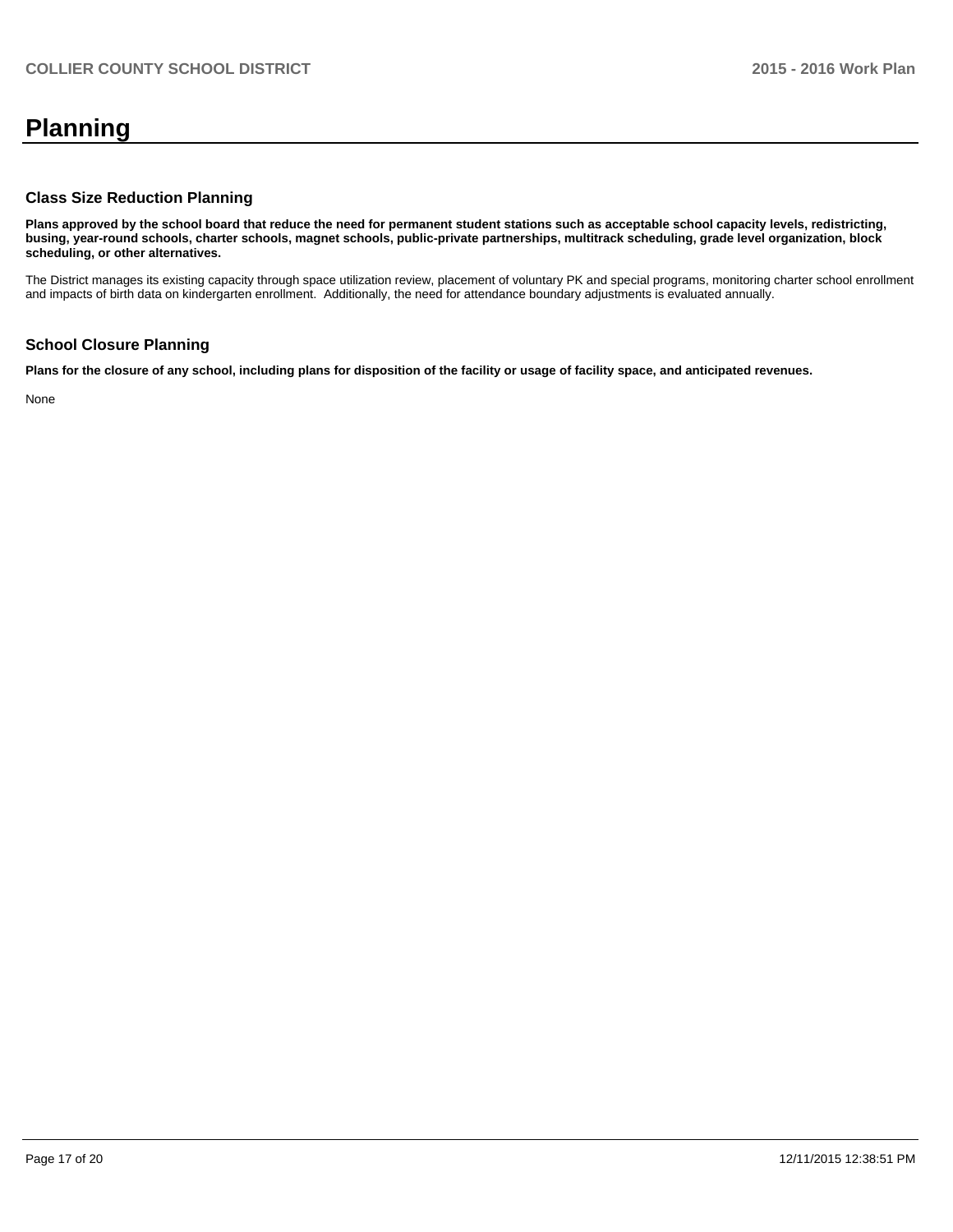# **Long Range Planning**

#### **Ten-Year Maintenance**

District projects and locations regarding the projected need for major renovation, repair, and maintenance projects within the district in years 6-10 beyond the projects plans detailed in the five years covered by the work plan.

| Project                                                  | 2019 - 2020 / 2024 - 2025<br><b>Projected Cost</b> |
|----------------------------------------------------------|----------------------------------------------------|
| Electrical Districtwide                                  | \$11,250,000                                       |
| <b>IHVAC Districtwide</b>                                | \$64,511,000                                       |
| Roofing Districtwide                                     | \$40,500,000                                       |
| School Maintenance/Renovations Districtwide              | \$14,025,000                                       |
| Renovations other than Schools Districtwide              | \$350,000                                          |
| <b>Facility Modifications/Special Needs Districtwide</b> | \$6,000,000                                        |
| <b>Emergency Maintenance Districtwide</b>                | \$12,500,000                                       |
|                                                          | \$149,136,000                                      |

## **Ten-Year Capacity**

Schedule of capital outlay projects projected to ensure the availability of satisfactory student stations for the projected student enrollment in K-12 programs for the future 5 years beyond the 5-year district facilities work program.

| Project     | Location, Community, Quadrant or other<br>general location | 2019 - 2020 / 2024 - 2025<br><b>Projected Cost</b> |
|-------------|------------------------------------------------------------|----------------------------------------------------|
| High School | <b>Rural Estates/North Naples Planning</b><br>Community    | \$86,000,000                                       |
|             |                                                            | \$86,000,000                                       |

## **Ten-Year Planned Utilization**

Schedule of planned capital outlay projects identifying the standard grade groupings, capacities, and planned utilization rates of future educational facilities of the district for both permanent and relocatable facilities.

| Grade Level Projections         | <b>FISH</b><br><b>Student</b><br><b>Stations</b> | <b>Actual 2014 -</b><br>2015 FISH<br>Capacity | Actual<br>$2014 -$<br>2015<br><b>COFTE</b> | Actual 2014 - 2015<br><b>Utilization</b> | Actual 2015 - 2016 / 2024 - 2025 new<br>Student Capacity to be added/removed | Projected 2024<br>2025 COFTE | Projected 2024 -<br>2025 Utilization |
|---------------------------------|--------------------------------------------------|-----------------------------------------------|--------------------------------------------|------------------------------------------|------------------------------------------------------------------------------|------------------------------|--------------------------------------|
| Elementary - District<br>Totals | 28,024                                           | 28,024                                        | 20,096.00                                  | 71.71 %                                  |                                                                              | 22,374                       | 79.84 %                              |
| Middle - District Totals        | 14.489                                           | 13,035                                        | 9.024.00                                   | 69.23 %                                  |                                                                              | 9.944                        | 76.29 %                              |
| High - District Totals          | 14,605                                           | 13,872                                        | 11.444.00                                  | 82.50 %                                  | 2,000                                                                        | 15,035                       | 94.73%                               |
| Other - ESE, etc                | 4.088                                            | 4.914                                         | .058.00                                    | 21.53 %                                  |                                                                              | 1,000                        | 20.35 %                              |
|                                 | 61,206                                           | 59,845                                        | 41,622.00                                  | 69.55%                                   | 2,000                                                                        | 48,353                       | 78.18%                               |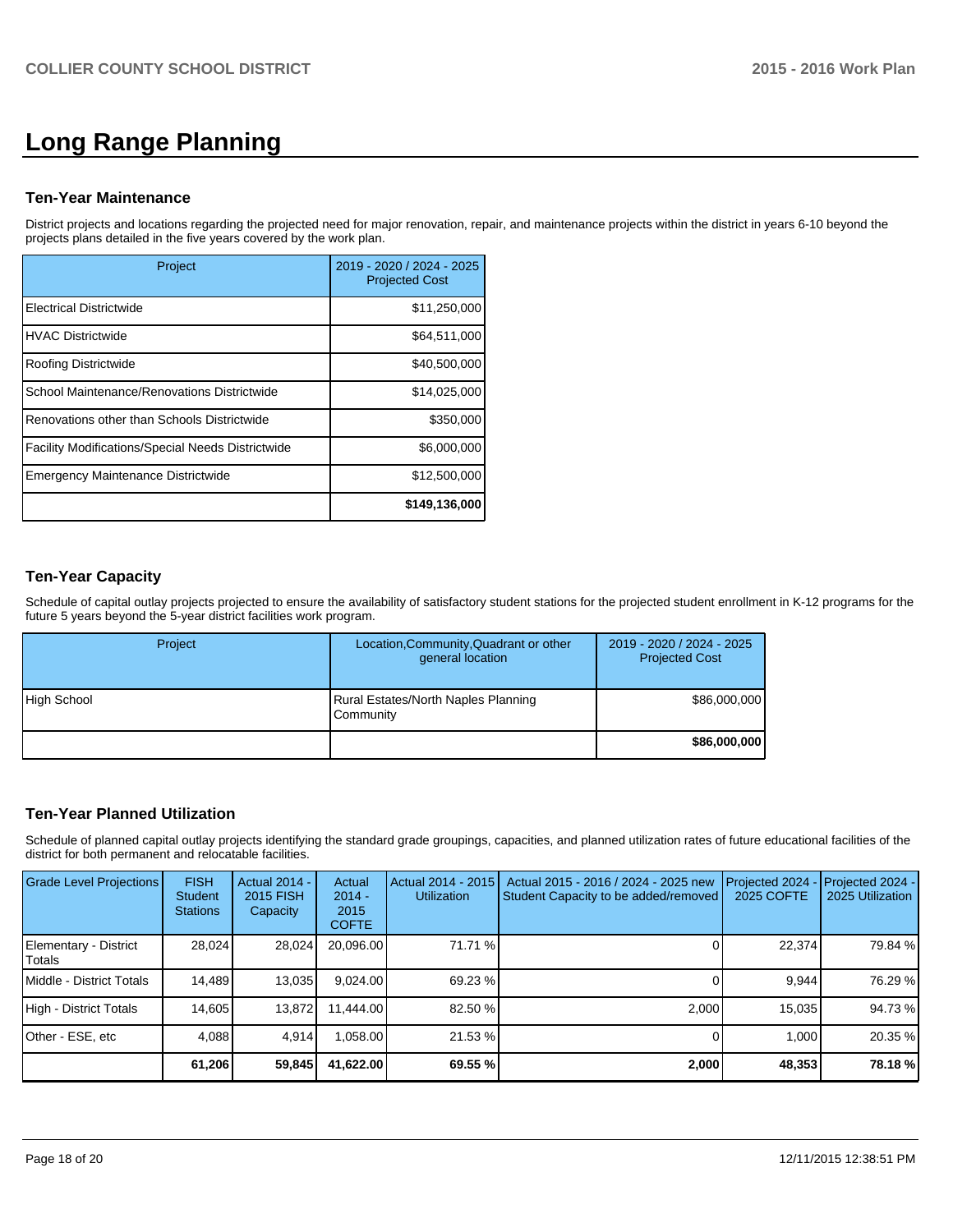**Combination schools are included with the middle schools for student stations, capacity, COFTE and utilization purposes because these facilities all have a 90% utilization factor. Use this space to explain or define the grade groupings for combination schools.**

No comments to report.

#### **Ten-Year Infrastructure Planning**

**Proposed Location of Planned New, Remodeled, or New Additions to Facilities in 06 thru 10 out years (Section 28).**

Infrastructure to support New High School - Rural Estates/North Naples Planning Community

Plans for closure of any school, including plans for disposition of the facility or usage of facility space, and anticipated revenues in the 06 thru 10 out **years (Section 29).**

N/A

#### **Twenty-Year Maintenance**

District projects and locations regarding the projected need for major renovation, repair, and maintenance projects within the district in years 11-20 beyond the projects plans detailed in the five years covered by the work plan.

| Project                                     | 2024 - 2025 / 2034 - 2035 Projected Cost |
|---------------------------------------------|------------------------------------------|
| <b>Electrical Districtwide</b>              | \$7,663,000                              |
| <b>HVAC Districtwide</b>                    | \$128,005,000                            |
| Roofing Districtwide                        | \$44,945,000                             |
| School Maintenance and Renovations          | \$28,517,000                             |
| Renovations Other than Schools              | \$785,000                                |
| <b>Facility Modifications/Special Needs</b> | \$12,000,000                             |
| <b>Emergency Maintenance</b>                | \$25,000,000                             |
|                                             | \$246,915,000                            |

#### **Twenty-Year Capacity**

Schedule of capital outlay projects projected to ensure the availability of satisfactory student stations for the projected student enrollment in K-12 programs for the future 11-20 years beyond the 5-year district facilities work program.

| Project             | Location, Community, Quadrant or other<br>general location | 2024 - 2025 / 2034 - 2035<br><b>Projected Cost</b> |
|---------------------|------------------------------------------------------------|----------------------------------------------------|
| Elementary "L"      | <b>Rural Estates Planning Community</b>                    | \$29,000,000                                       |
| Elementary "V"      | Royal Fakapalm/South Naples Planning<br>Community          | \$29,000,000                                       |
| IMiddle School "JJ" | <b>East Naples Planning Community</b>                      | \$46,000,000                                       |